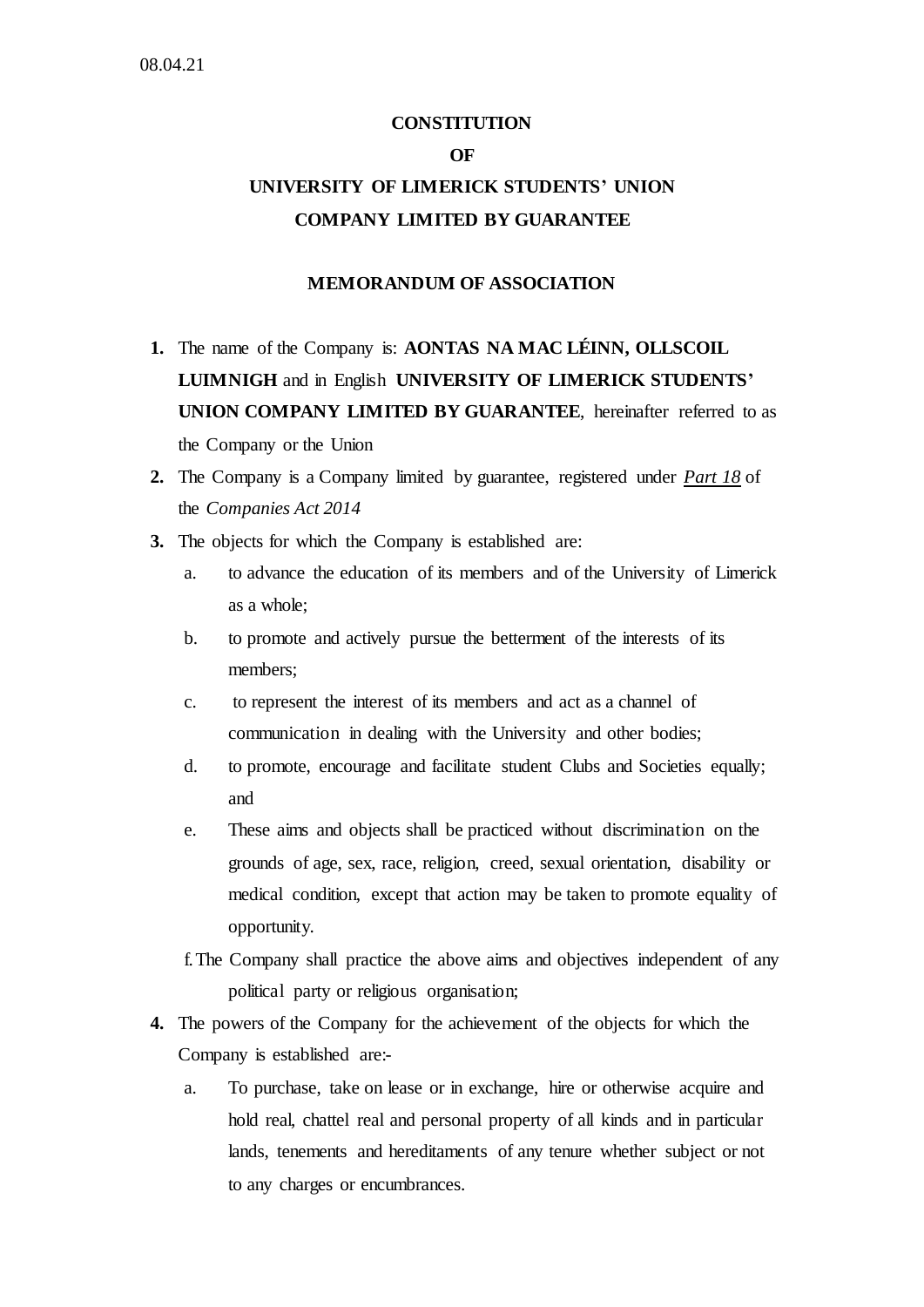08.04.21

- b. To hold, sell, let, alienate, mortgage, charge or otherwise deal with any of the real and personal property, assets or undertaking of the Company or any part thereof for such consideration as the Company may think fit, and in particular (without prejudice to the generality of the foregoing) for shares, debentures or securities of any other Company whether or not having objects altogether or in part similar to those of this Company.
- c. To construct, erect, enlarge, alter and maintain buildings, houses, flats, shops and all other works, erections and things of any description whatsoever either upon the lands acquired by the Company or upon other lands and to hold, retain as investments or to sell, let, alienate, mortgage, charge or deal with all or any of the same and generally to alter, develop and improve the lands, and other property of the Company.
- d. To apply for, purchase, or by other means acquire and protect, prolong and renew, any patents, patent rights, brevets d'invention, licences, trade marks, registered designs, protections and concessions or other rights which may appear likely to be advantageous or useful to the Company.
- e. To pay all costs, charges and expenses incurred or sustained in or about the promotion and establishment of the Company or which the Company shall consider to be preliminary thereto and to issue shares as fully or in part paid up, and to pay out of the funds of the Company all brokerage and charges incidental thereto.
- f.To invest and deal with the monies of the Company not immediately required in such manner as from time to time may be determined.
- g. To draw, make, accept, endorse, discount, negotiate, and issue bills of exchange, promissory notes, bills of lading and other negotiable or transferable instruments.
- h. To borrow or raise or secure the payment of money in such manner as the Company shall think fit, and in particular to issue debentures, debenture stock, bonds, obligations and securities of all kinds, either perpetual or terminable and either redeemable or otherwise, and to charge and secure the same by trust deed or otherwise on the undertaking of the Company or upon any specific property and rights, present and future, of the Company (including if thought fit, its uncalled capital) or otherwise howsoever.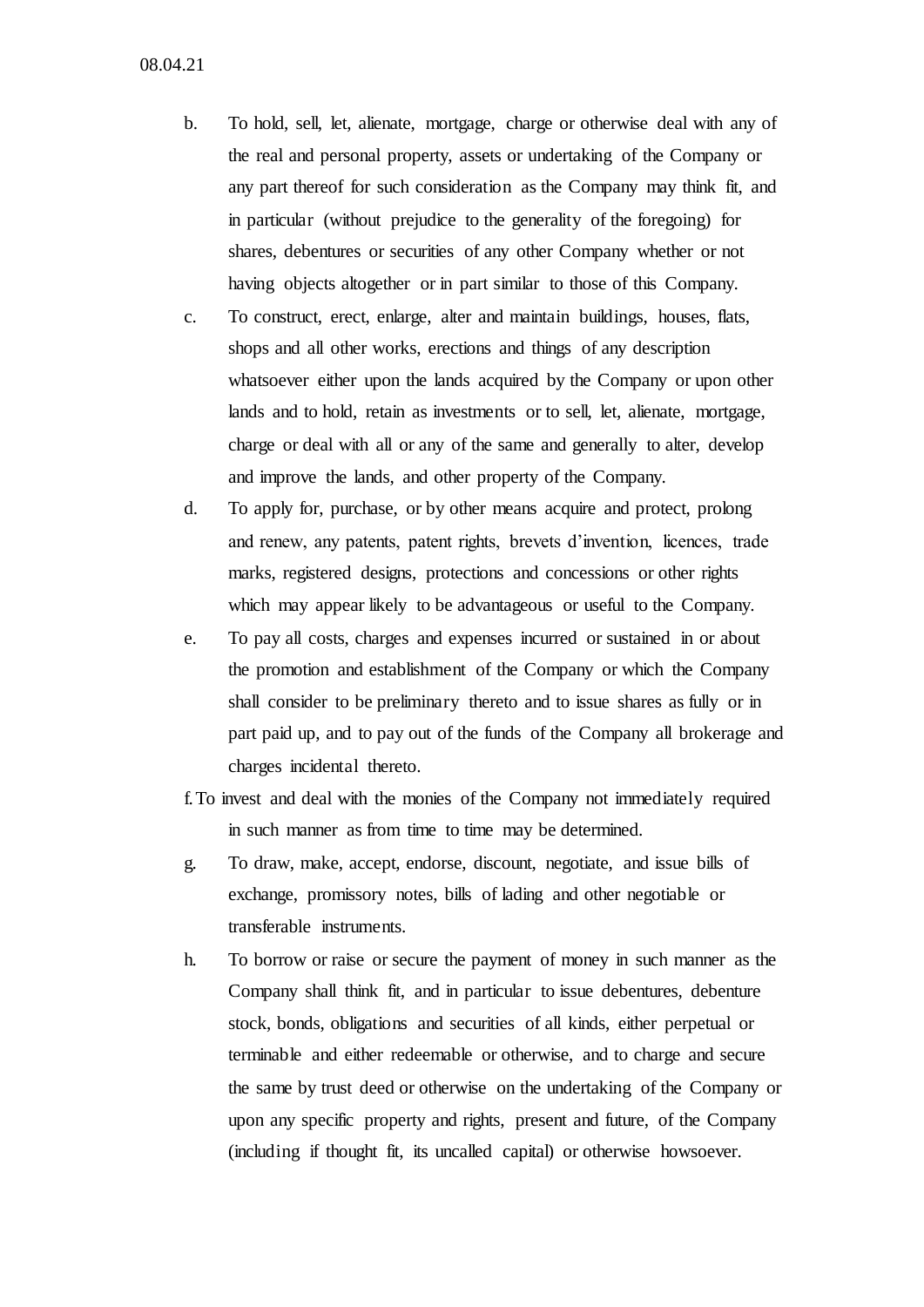- i. To hold in trust as trustees or as nominees and to deal with, manage and turn to account any real or personal property of any kind and in particular shares, stocks, debentures, securities, policies, book debts, claims and choses in action, lands, buildings, hereditaments, business concerns and undertakings, mortgages, charges, annuities, patents, licenses and any interest in real or personal property and any claims against such property or against any person or Company.
- j.To acquire, deal with, manage and turn to account policies of life assurance and any other real or personal property of any kind.
- k. To guarantee, support or secure whether by personal covenant or by mortgaging or charging all or any part of the undertaking, property and assets (present and future) and uncalled capital of the Company or by both such methods, the performance of the obligations of and the repayment or payment of the principal amounts of and premiums, interest and dividends on any securities of any person, firm or Company, and in particular (without prejudice to the generality of the foregoing) give (with or without consideration) security for any debts, obligations or liabilities of any Company which is for the time being the holding Company or a subsidiary (both as defined by Section 155 of the Companies Act, 1963) of the Company or other subsidiary as defined by the said Section of the Company's holding Company or otherwise associated with the Company in business.
- l. To lend in advance money or give credit to such persons or companies and on such terms as may seem expedient.
- m. To establish, promote and otherwise assist any Company or companies or associations for the purpose of acquiring all or any of the properties or liabilities of this Company or for furthering the objects of the Company or for the purpose of prosecuting or executing any undertaking, works, projects or enterprises of any description.
- n. To establish agencies and branches and appoint agents and others to assist in the conduct or extension of the Company's business and to regulate and discontinue the same.
- o. To form, constitute or promote or to concur in the formation, constitution or promotion of Irish or foreign companies, syndicates, associations and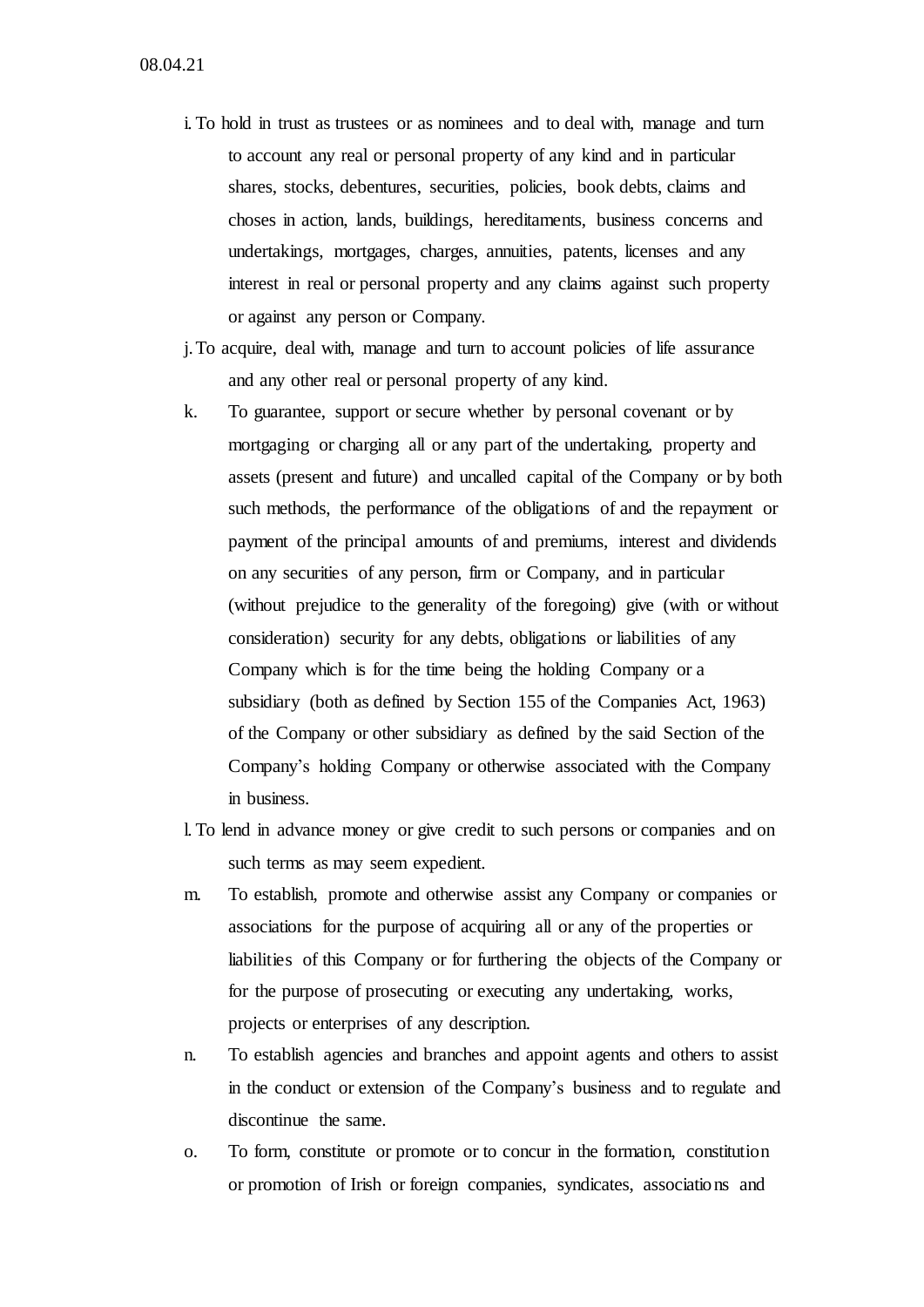undertakings of all kinds to secure by indemnity or otherwise the subscription of all or any part of the capital of any such Company, syndicate, association or undertaking, and to pay any commission, brokerage, or other remuneration in connection therewith, and to employ experts to investigate and examine into the conditions, proposals, value, character and circumstances of any business concerns and undertakings, and generally of any assets, property or rights.

- p. To constitute any trusts with a view to the issue of preferred and deferred or other special stocks or securities based on or representing any shares, stock and other assets specifically appropriated for the purposes of any such trust and to settle and regulate and if thought fit to undertake and execute any such trusts and to issue, dispose of or hold any such preferred, deferred or other special stocks or securities.
- q. To transact or carry on all or any kinds of agency business and in particular in relation to the investment of money, the sale of property and the collection and receipt of money.
- r.To procure the Company to be registered or recognised in any place outside Ireland.
- s. To do all or any of the matters hereby authorised in any place outside Ireland, either alone or in conjunction with or as trustees or agent for any other Company or person or by or through any factors, trustees or agents.
- t.To acquire and undertake the whole or any part of the business, goodwill and assets of any person, firm or Company carrying on or proposing to carry on any of the business which the Company is authorised to carry on as part of the consideration for such acquisition to undertake all or any of the liabilities of such person, firm or Company.
- u. To enter into and carry into effect any arrangement for joint working in business or for sharing of profits or for amalgamation with any other Company or association or any partnership or person carrying on any business or proposing to carry on any business within the objects of the Company.
- v. To enter into any arrangement with any government or local or other authority that may seem conducive to the Company's objects or any of them and to obtain from any such government or authority any rights,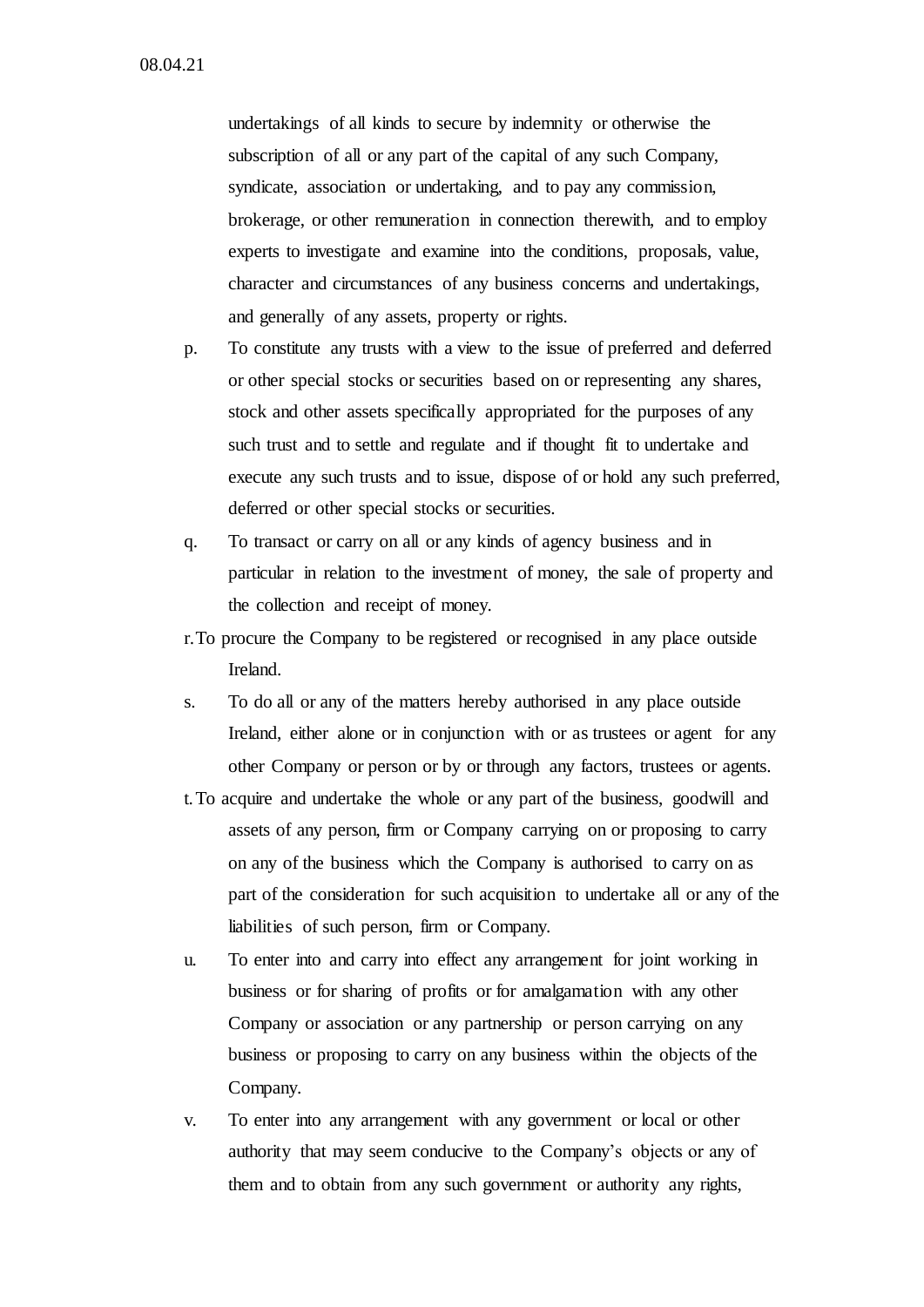08.04.21

privileges and concessions which the Company may think it desirable to obtain and to carry out and to exercise and comply with the same.

- w. To provide for the welfare of persons in the employment of or holding office under or formerly in the employment of or holding office under the Company or directors or ex-directors of the Company and the wives, widows and families, dependants or connections of such persons by grants of money, pensions or other payments and by forming and contributing to pension, provident or benefit funds or profit-sharing or co-partnership schemes for the benefit of such persons and to form, subscribe to or otherwise aid charitable, benevolent, religious, scientific, national or other institutions, exhibitions or objects which shall have any moral or other claims to support or aid by the Company by reason of the locality of its operations or otherwise.
- x. To remunerate by cash payment or otherwise any person or Company for services rendered or to be rendered to the Company.
- y. To accept stock or shares in or debentures, mortgages or securities of any other Company in payment or part payment for any services rendered or for any sale made to or debt owing from any such Company whether such shares shall be wholly or only partly paid up.
- z. To do all such other things as the Company may consider incidental or conducive to the attainment of the above objects or as are usually carried on in connection therewith.
- aa. To transact or carry on any other business which may seem to be capable of being conveniently carried on in connection with any of these objects or calculated directly or indirectly to enhance the value of or facilitate the realisation of or render profitable any of the Company's property or rights.
- **5.** If upon the winding up or dissolution of the Company there remains, after satisfaction of all debts and liabilities, any property whatsoever, it shall not be paid to or distributed among the members of the Company. Instead, such property shall be given or transferred to some other institution or institutions having main objects similar to the main objects of the Company. The institution or institutions to which the property is to be given or transferred shall prohibit the distribution of their income and property among their members. Members of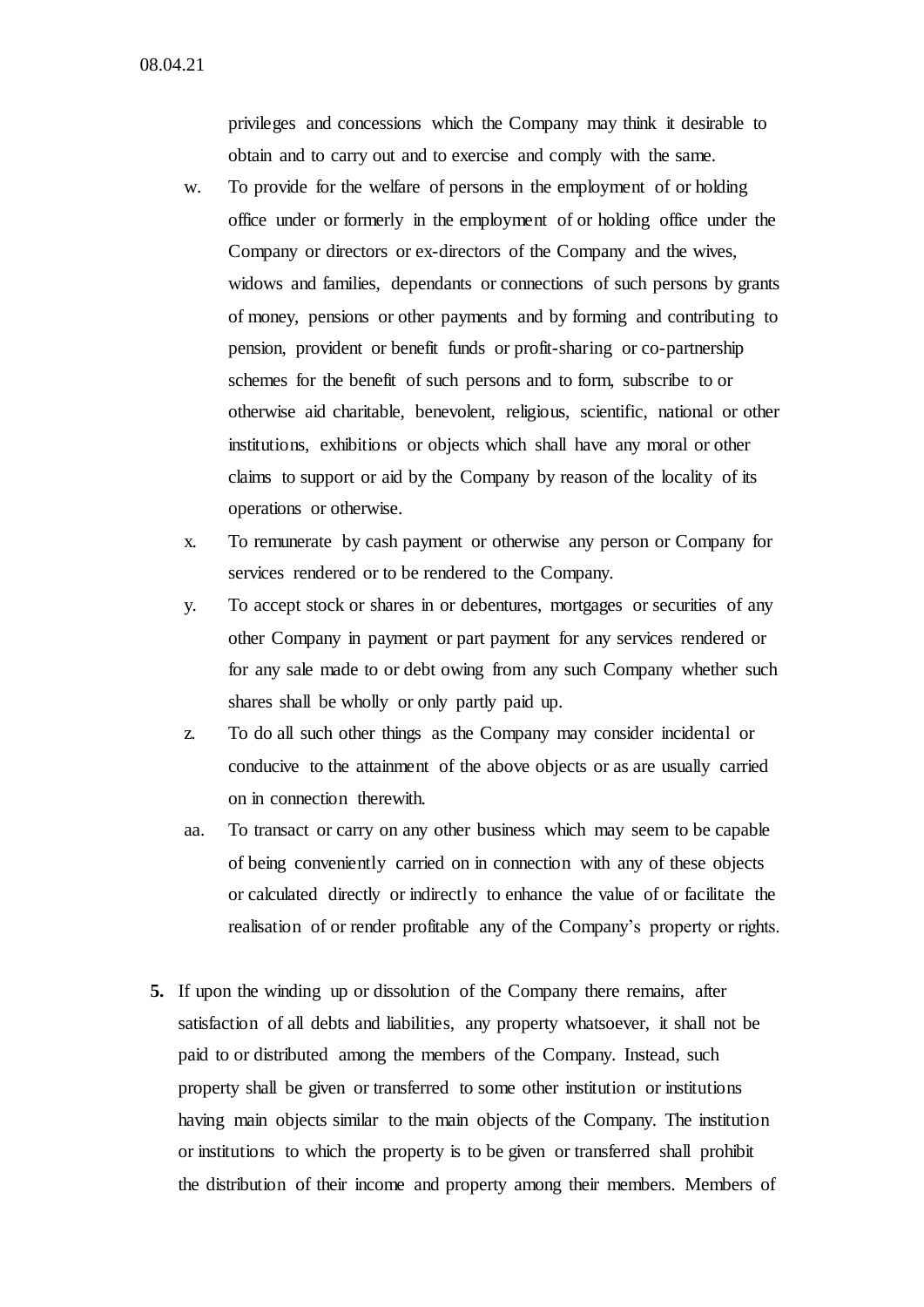the Company shall select the relevant institution or institutions at or before the time of dissolution. Final accounts will be prepared and submitted that will include a section that identifies and values any assets transferred along with the details of the recipients and the terms of the transfer.

- **6.** The liability of the members is limited.
- **7.** Every member of the Company undertakes to contribute to the assets of the Company, if the Company is wound up while he or she is a member or is wound up within one year after the date on which he or she ceases to be a member, for
	- a. the payment of the debts and liabilities of the Company contracted before he or she ceases to be a member, and the costs, charges and expenses of winding up; and
	- b. the adjustment of the rights of contributories among themselves, such amount as may be required, not exceeding  $\epsilon$ 1.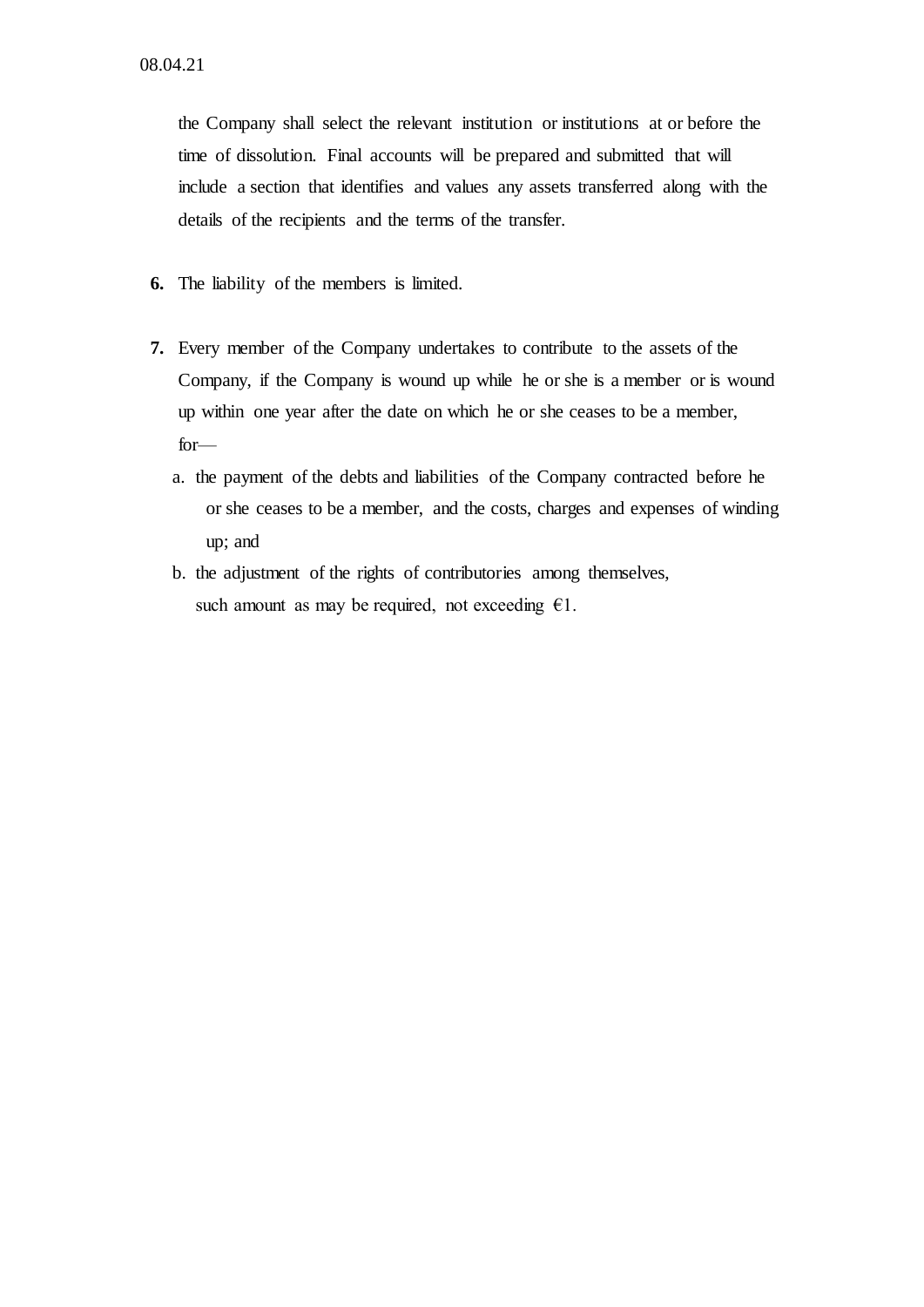# **ARTICLES OF ASSOCIATION**

The following Regulations shall apply to the Company:

1. Save insofar as they are amended hereunder, the provisions of the *Companies Act 2014* are adopted.

### **2. Definitions**

2. In these Articles, unless there is something in the subject or context inconsistent herewith:

The "**Act**" means the Companies Act, 2014.

The "**Company**" means the above named Company.

The "**Directors**" means the members for the time being of the board of directors of the Company and "Director" shall be construed accordingly. The "**Secretary**" means any person appointed to perform the duties of the Secretary of the Company.

The "**Seal**" means the Common Seal of the Company.

The **"Union"** means the Company

Expressions referring to writing shall, unless the contrary intention appears, be construed as including reference to printing, lithography, photography and any other modes of representing or reproducing words in visible form.

### **3. Members**

- 3.1 The number of members with which the Company proposes to be registered is 10, but the Directors may from time to time register an increase in members.
- 3.2 The members of the Company shall be (i) the subscribers to the Memorandum of Association and (ii) such other persons as the Directors shall from time to time admit to membership and as shall sign a written consent to become a member.

### **4. General Meetings**

4.1 The Company shall hold a general meeting in every calendar year as its annual general meeting at such time and place as may be determined by the Directors and shall specify the meeting as such in the notices calling it provided that every annual general meeting except the first shall be held not more than fifteen months after the holding of the last preceding annual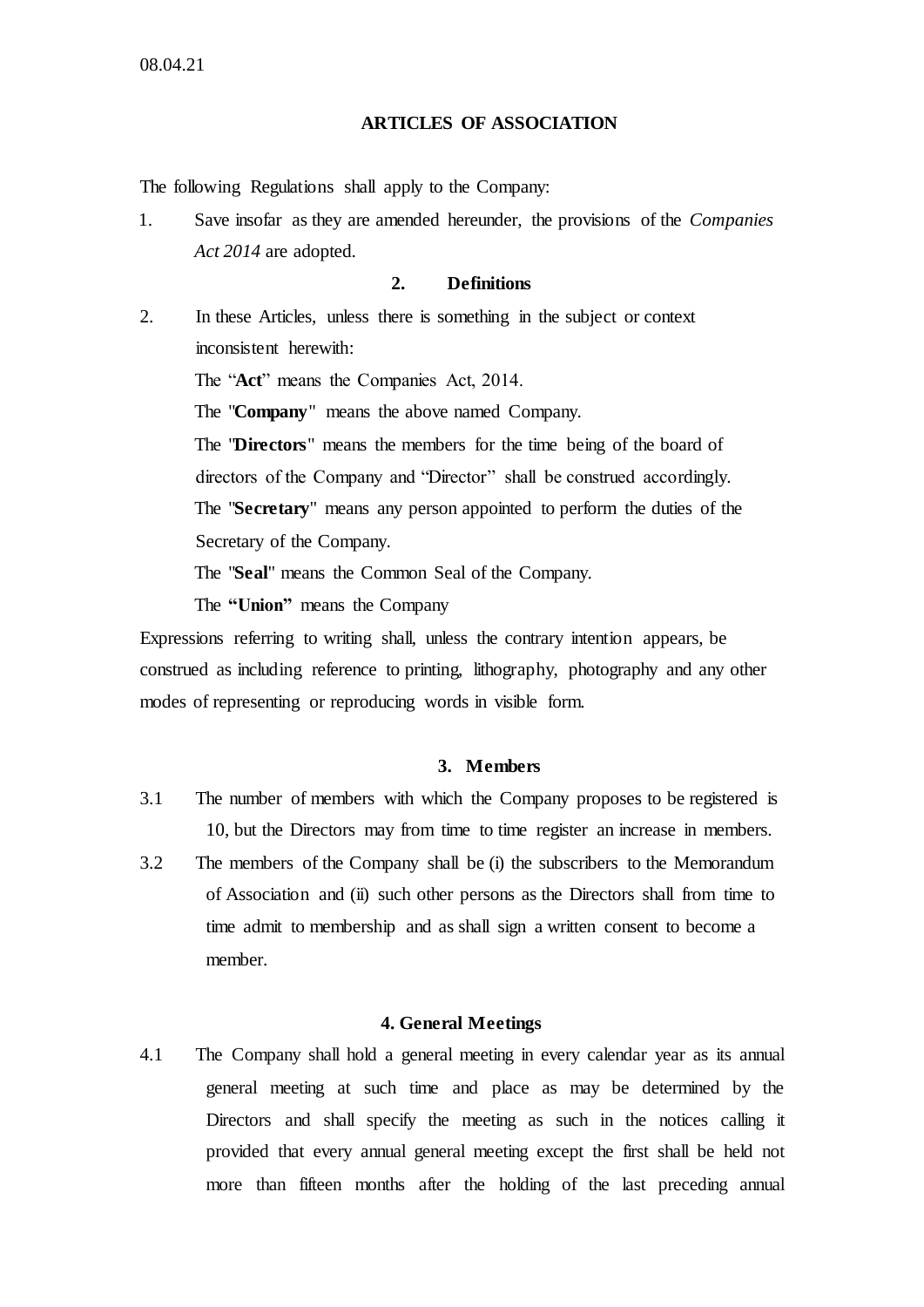general meeting and that so long as the Company holds its first annual general meeting within eighteen months of the date of incorporation, it need not hold it in the year of its incorporation.

- 4.2 All general meetings other than annual general meetings shall be known as extraordinary general meetings.
- 4.3 Directors may, whenever they think fit, convene an extraordinary general meeting.
- 4.4 If, at any time, there are not sufficient directors capable of acting to form a quorum, any Director of the Company or any member of it may convene an extraordinary general meeting in the same manner as nearly as possible as that in which meetings may be convened by the Directors.
- 4.5 The Directors of the Company shall, on the requisition of one or more members holding, or together holding, at the date of the deposit of the requisition, not less than 10% of the total voting rights of all the members having, at the date of the deposit, the right to vote at general meetings of the Company, forthwith proceed duly to convene an extraordinary general meeting of the Company.
- 4.6 The requisition shall state the objects of the meeting and shall be signed by the requisitionists and deposited at the registered office of the Company and may consist of several documents in like form each signed by one or more requisitionists.
- 4.7 If the Directors do not within 21 days after the date of the deposit of the requisition proceed duly to convene a meeting to be held within 2 months after that date (the "requisition date"), the requisitionists, or any of them representing more than 50% of the total voting rights of all of them, may themselves convene a meeting but any meeting so convened shall not be held after the expiration of 3 months after the requisition date.
- 4.8 Any reasonable expenses incurred by the requisitionists by reason of the failure of directors duly to convene a meeting shall be repaid to the requisitionists by the Company and any sum so repaid shall be retained by the Company out of any sums due or to become due from the Company by way of fees or other remuneration in respect of their services to such of the Directors as were in default.
- 4.9 For the purposes of Articles 4.3-4.10, the Directors shall, in the case of a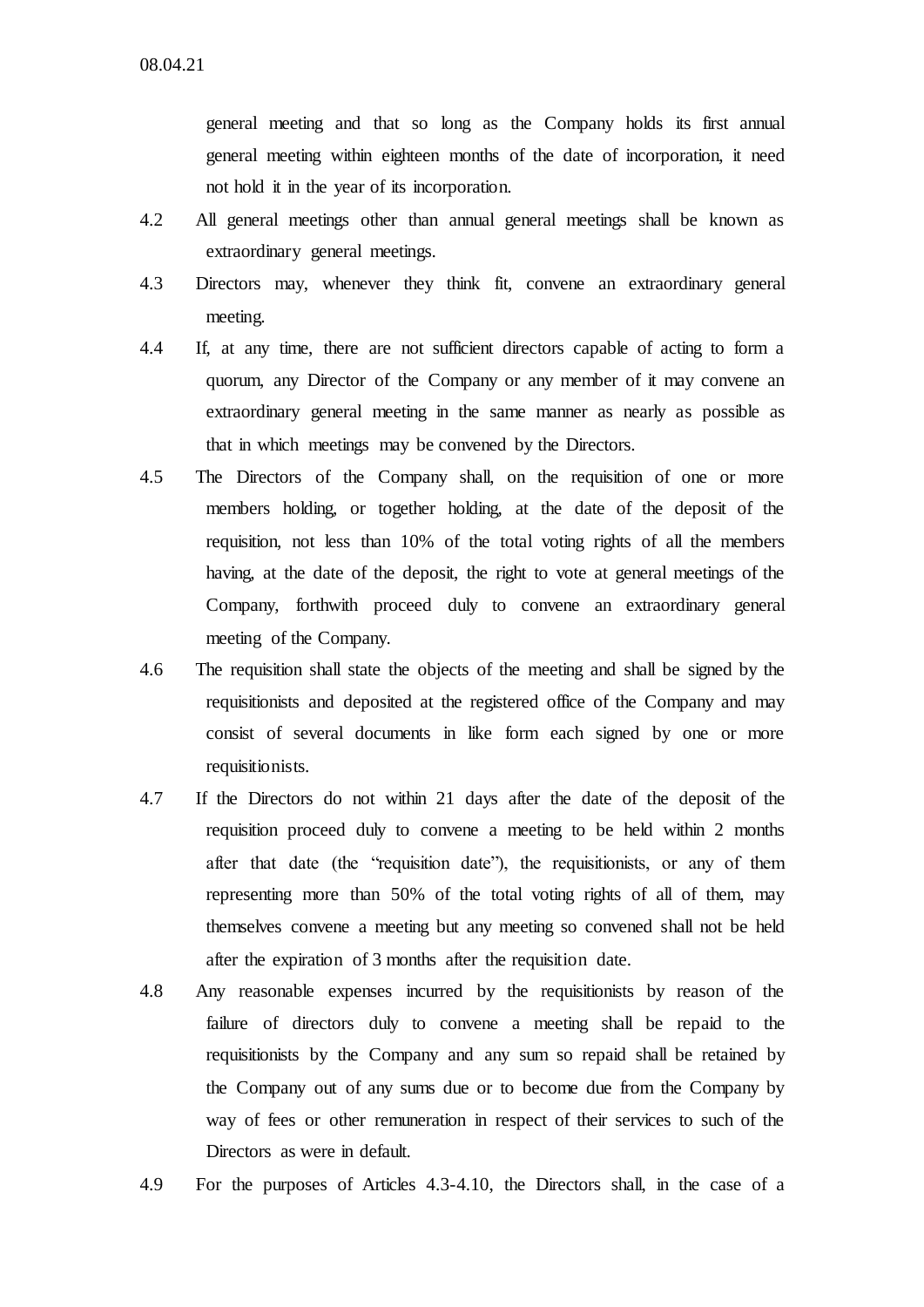meeting at which a resolution is to be proposed as a special resolution, be deemed not to have duly convened a meeting if they do not give such notice of it as is required by Section 181 of the Act.

- 4.10 A meeting convened under Articles 4.7 or 4.9 shall be convened in the same manner as nearly as possible as that in which meetings are to be convened by directors.
- 4.11 The chairperson of the board of directors shall preside as chairperson at every general meeting of the Company, or if there is no such chairperson, or if he or she is not present within 15 minutes after the time appointed for the holding of the meeting or is unwilling to act, the directors present shall elect one of their number to be chairperson of the meeting.
- 4.12 If at any meeting no director is willing to act as chairperson or if no director is present within 15 minutes after the time appointed for holding the meeting, the members present shall choose one of their number to be chairperson of the meeting.
- 4.13 The chairperson may, with the consent of any meeting at which a quorum is present and shall if so directed by the meeting, adjourn the meeting from time to time and from place to place. However, no business shall be transacted at any adjourned meeting other than the business left unfinished at the meeting from which the adjournment took place. When a meeting is adjourned for 30 days or more, notice of the adjourned meeting shall be given as in the case of an original meeting but, subject to that, it shall not be necessary to give any notice of an adjournment or of the business to be transacted at an adjourned meeting.
- 4.14 Unless a poll is demanded in accordance with Article 8.5, at any general meeting:
- 4.14.1 a resolution put to the vote of the meeting shall be decided on a show of hands; and
- 4.14.2 a declaration by the chairperson that a resolution has, on a show of hands, been carried or carried unanimously, or by a particular majority, or lost, and an entry to that effect in the book containing the minutes of the proceedings of the Company shall be conclusive evidence of the fact without proof of the number or proportion of the votes recorded in favour of or against such resolution.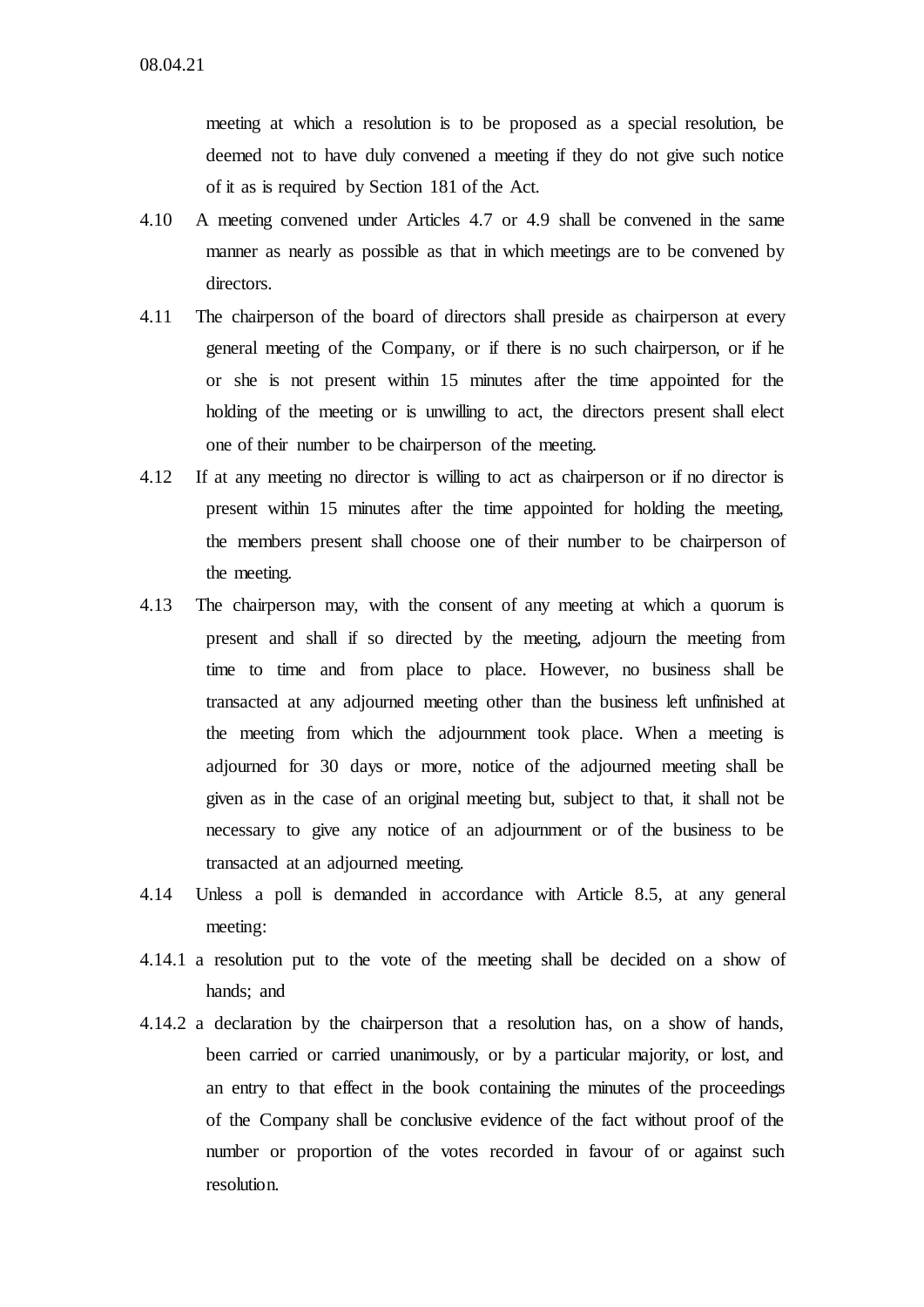4.15 Where there is an equality of votes, whether on a show of hands or on a poll, the chairperson of the meeting at which the show of hands takes place or at which the poll is demanded, shall be entitled to a second or casting vote.

### **5. Notice of General Meetings**

- 5.1 A meeting of the Company, other than an adjourned meeting, shall be called: (a) in the case of the annual general meeting or an extraordinary general meeting for the passing of a special resolution, by not less than 21 days' notice;
	- (b) in the case of any other extraordinary general meeting, by not less than 7 days' notice.
- 5.2 A meeting of the Company shall, notwithstanding that it is called by shorter notice than that specified in Article 5.1, be deemed to have been duly called if it is so agreed by:
	- (a) all the members entitled to attend and vote at the meeting; and

(b) unless no statutory auditors of the Company stand appointed in consequence of the Company availing itself of the audit exemption, the statutory auditors of the Company.

- 5.3 Notice may be sent my email. Where notice of a meeting is given by posting it by ordinary prepaid post to the registered address of a member, then, for the purposes of any issue as to whether the correct period of notice for that meeting has been given, the giving of the notice shall be deemed to have been effected on the expiration of 24 hours following posting.
- 5.4 In determining whether the correct period of notice has been given by a notice of a meeting, neither the day on which the notice is served nor the day of the meeting for which it is given shall be counted.
- 5.5 The notice of a meeting shall specify:

(a) the place, date and time of the meeting; which for the avoidance of doubt ay be held virtually

(b) the general nature of the business to be transacted at the meeting;

(c) in the case of a proposed special resolution, the text or substance of that proposed special resolution; and

- (d) with reasonable prominence a statement that:
	- (i) a member entitled to attend and vote is entitled to appoint a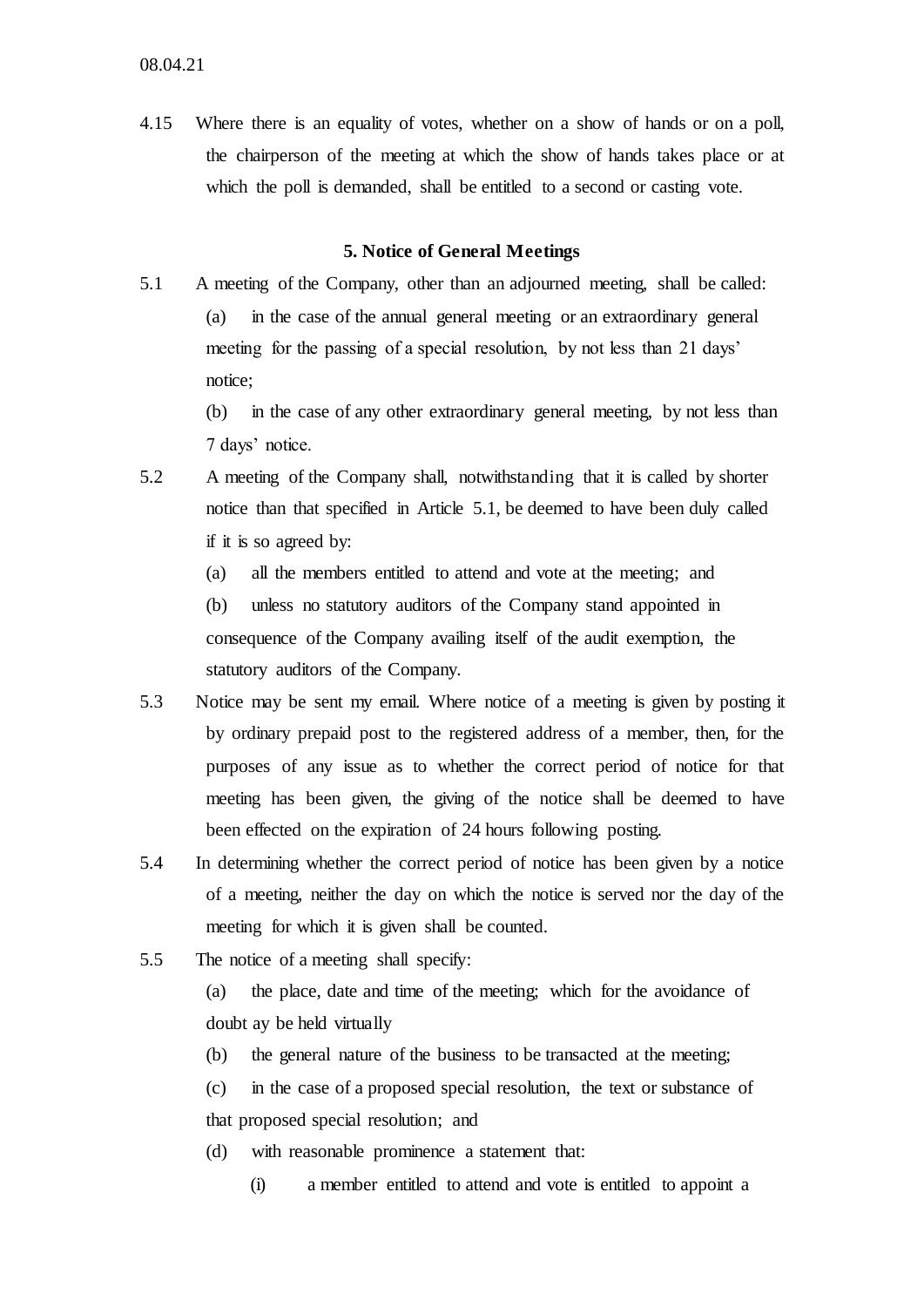proxy using the form set out in Section 184 of the Act or, where that is allowed, one or more proxies, to attend, speak and vote instead of him or her;

(ii) a proxy need not be a member;

(iii) the time by which the proxy must be received at the Company's registered office or some other place within the State as is specified in the statement for that purpose.

5.6 The accidental omission to give notice of a meeting to, or the non-receipt of notice of a meeting by, any person entitled to receive notice shall not invalidate the proceedings at the meeting.

### **6. Votes of Members**

- 6.1 Where a matter is being decided (whether on a show of hands or on a poll), every member present in person and every proxy shall have one vote, but so that no individual member shall have more than one vote.
- 6.2 No objection shall be raised to the qualification of any voter except at the meeting or adjourned meeting at which the vote objected to is given or tendered, and every vote not disallowed at such meeting shall be valid for all purposes. Any such objection made in due time shall be referred to the chairperson of the meeting, whose decision shall be final and conclusive.
- 6.3 Votes may be given either personally or by proxy. Where there is an equality of votes, whether on a show of hands or on a poll, the chairperson of the meeting at which the show of hands takes place or at which the poll is demanded, shall be entitled to a second or casting vote.

### **7. Proxies**

- 7.1 A member of the Company entitled to attend and vote at a meeting of the Company shall be entitled to appoint another person (whether a member or not) as his or her proxy to attend and vote instead of him or her. A proxy so appointed shall have the same right as the member to speak at the meeting and to vote on a show of hands and on a poll.
- 7.2 The instrument appointing a proxy (the "**Instrument of Proxy**") shall be in writing  $-$ 
	- (a) under the hand of the appointer or of his or her attorney duly authorised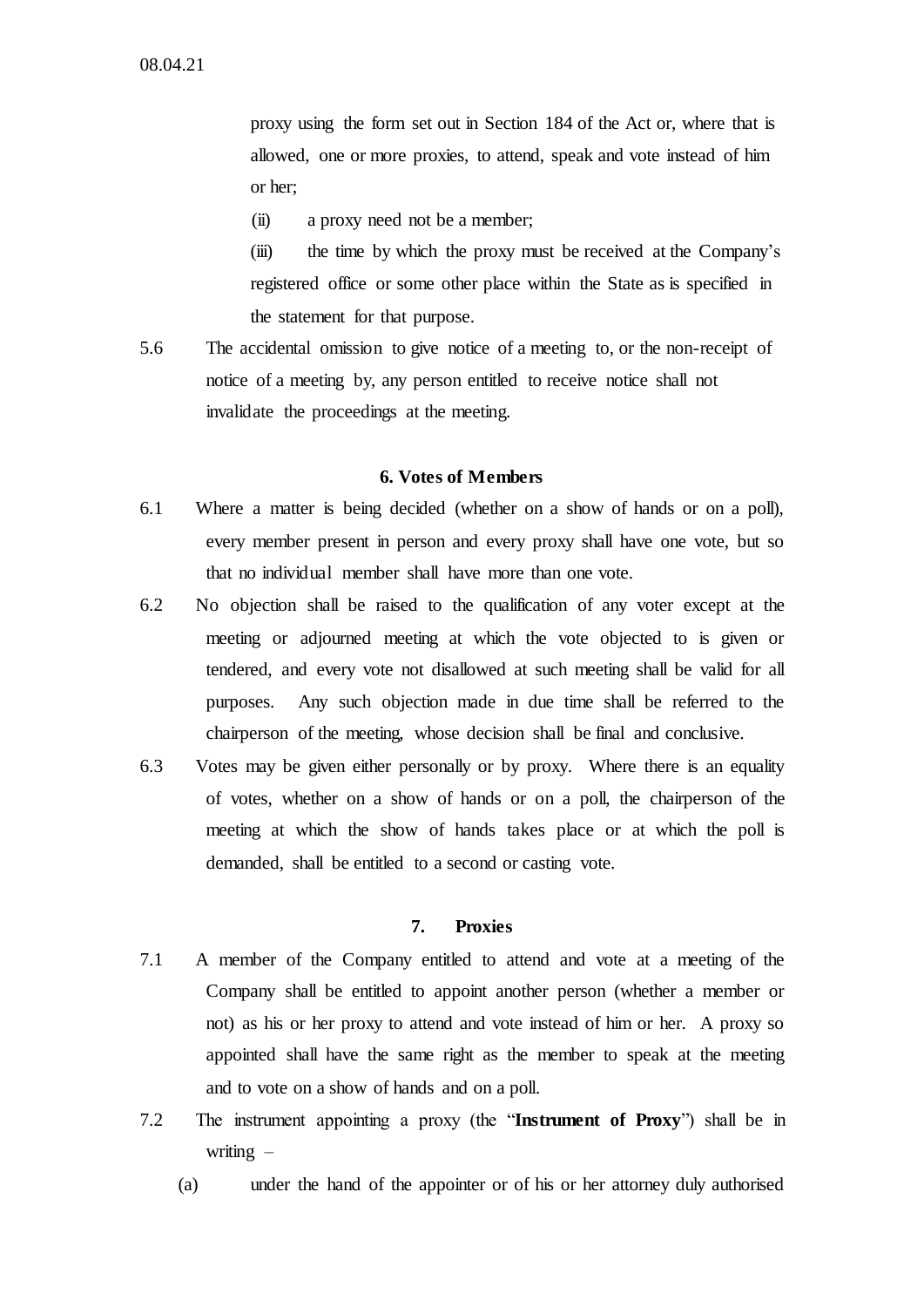in writing; or

- (b) if the appointer is a body corporate, either under seal of the body corporate or under the hand of an officer or attorney of it duly authorised in writing.
- 7.3 The Instrument of Proxy and the power of attorney or other authority, if any, under which it is signed or a notarially certified copy of that power or authority, shall be deposited at the registered office of the Company or at such other place within the State as is specified for that purpose in the notice convening the meeting, and shall be deposited not later than the following time:-
	- (a) 48 hours before the time for holding the meeting or adjourned meeting at which the person named in the instrument proposes to vote; or
	- (b) in the case of a poll, 48 hours before the time appointed for the taking of the poll.
	- 7.4 The depositing of the Instrument of Proxy may, rather than its being effected by sending or delivering the instrument, be effected by communicating the instrument to the Company by electronic means (as defined in section 2 of the Act) and this Article likewise applies to the depositing of anything else referred to in the preceding Article.
	- 7.5 An instrument appointing a proxy shall be in the following form or a form as near to it as circumstances permit

[*Name of Company*] (the "**Company**")

[Name of member] (the "**Member**") of [Address of Member] being a member of the Company hereby appoint/s [name and address of proxy] or failing him or her [name and address of alternative proxy] as the proxy of the Member to attend, speak and vote for the Member on behalf of the Member at the (annual or extraordinary, as the case may be) general meeting of the Company to be held on the [date of meeting] and at any adjournment of the meeting.

The proxy is to vote as follows:-

Voting instructions to proxy (Choice to be marked with an "X")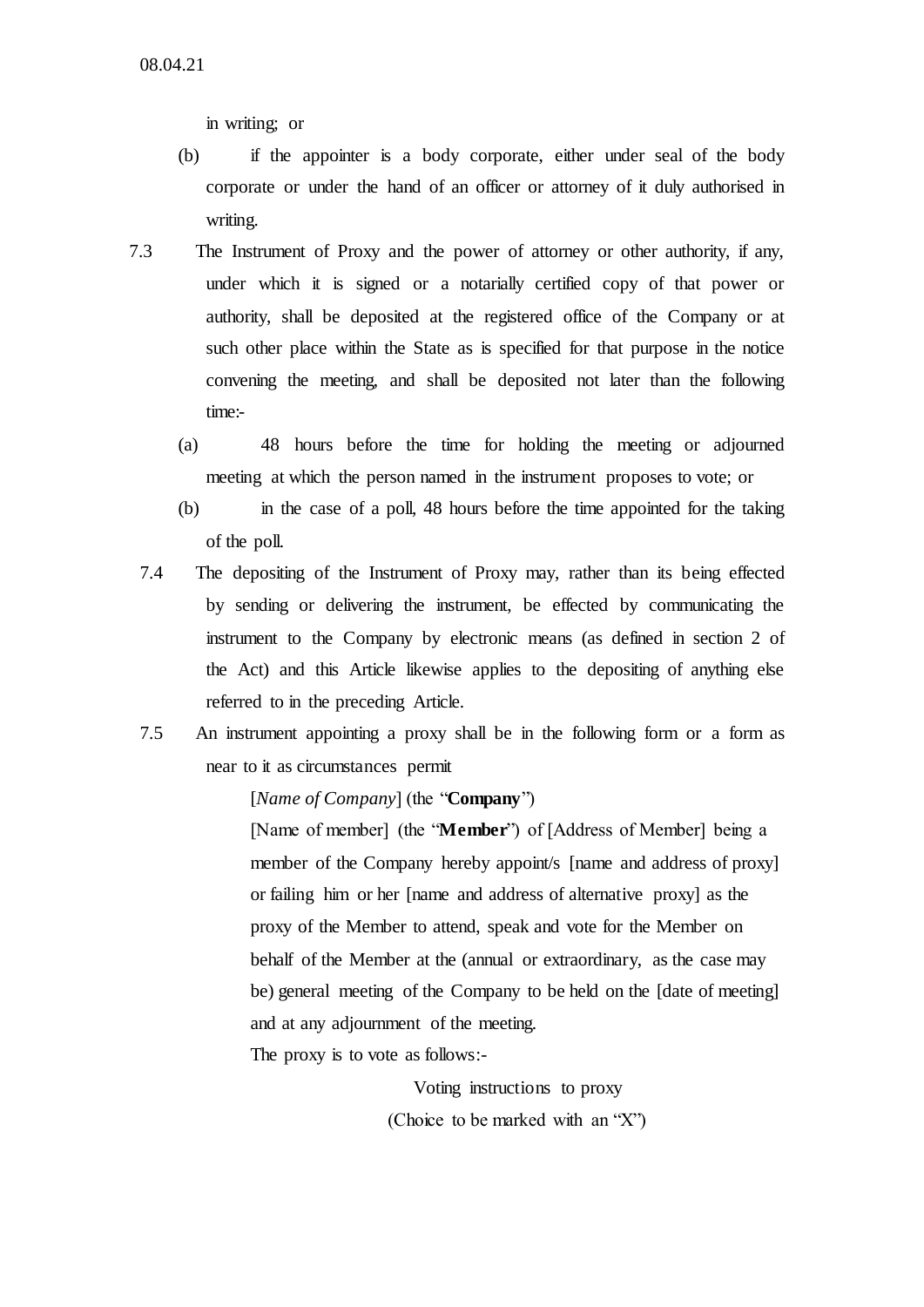| Number or   | In Favour | Abstain | Against |
|-------------|-----------|---------|---------|
| description |           |         |         |
| of          |           |         |         |
| resolution: |           |         |         |
|             |           |         |         |
| 2.          |           |         |         |
| 3.          |           |         |         |

Unless otherwise instructed, the proxy will vote as he or she thinks fit.

Signature of Member……………………………….. Dated [date] …………………………………….

# **8. Voting on a Poll**

- 8.1 At a meeting, a poll may be demanded in relation to a matter (whether before or on the declaration of the result of the show of hands in relation to it).
- 8.2 A demand for a poll may be made by:
	- (a) the chairperson of the meeting;
	- (b) at least three members present in person or by proxy;
	- (c) any member or members present in person or by proxy and representing not less than 10% of the total voting rights of all the members of the Company concerned having the right to vote at the meeting.
- 8.3 A demand for such a poll may be withdrawn by the person or persons who have made the demand. Subject to Article 8.6, if a poll is demanded it shall be taken in such manner as the chairperson of the meeting directs, and the result of the poll shall be deemed to be the resolution, in relation to the matter concerned, of the meeting at which the poll was demanded.
- 8.4 A poll demanded with regard to the election of a chairperson or on a question of adjournment shall be taken forthwith.
- 8.4.1 A poll demanded on any other question shall be taken at such time as the chairperson of the meeting directs, and any business other than that on which a poll is demanded may be proceeded with pending the taking of the poll.
- 8.5 The instrument appointing a proxy to vote at a meeting of the Company shall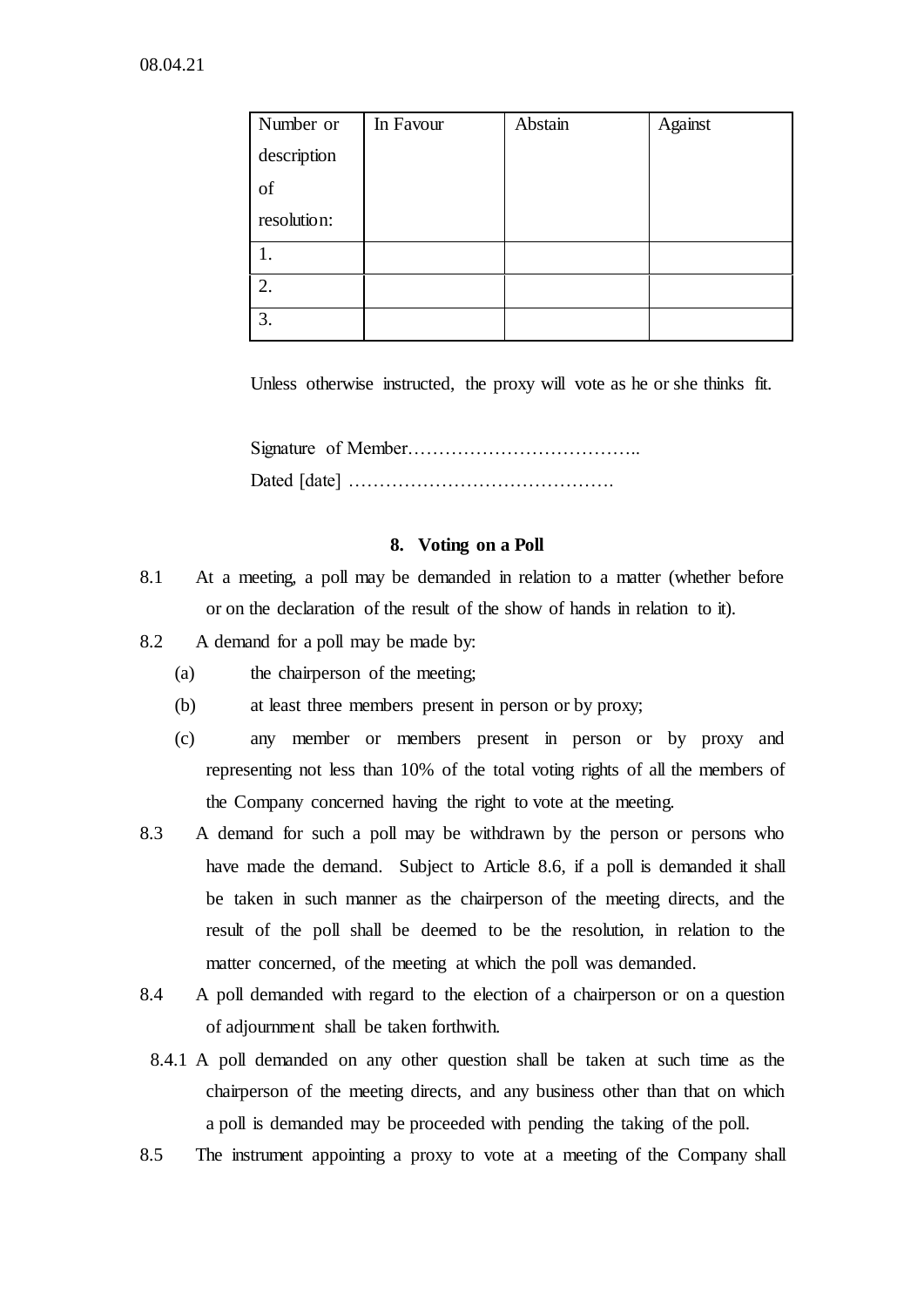be deemed also to confer authority to demand or join in demanding a poll, and for the purposes of Articles 37 and 38, a demand by a person as proxy for a member shall be the same as a demand by the member.

- 8.6 On a poll taken at a meeting of the Company or a meeting of any class of members of the Company, a member, whether present in person or by proxy, entitled to more than one vote need not, if he or she votes:-
	- (a) use all his or her votes; or
	- (b) cast all the votes he or she uses in the same way.

### **9. Student Council**

- 9.1 (a) The purpose of Student Council is to:
	- i. Represent the voice of University of Limerick students
	- ii. Identify issues that are of concern to students and ensure they are raised with the Student Life senior management team or governing body of the University
	- iii. Oversee the work of Executive
	- (b) The function of Student Council is to:
	- i. Decide the policy of the Union in relation to political, social, welfare and academic issues, subject to any relevant referenda and Article 11.5 of the Constitution
	- ii. Inform and advise on the development of internal organisational Union policy
	- iii. Instruct and hold the Executive to account
	- iv. Monitor and discuss the events and decisions of the University's decision-making bodies and raise the concerns of members with the Executive members on Student Council and Student Life senior management team.
	- v. Contribute to the development of the strategic plan of the Union and propose any amendments to the plan to the Board of Directors
	- vi. Make recommendations to the Board of Directors in relation to Student Officer pay
	- vii. Receive reports from the Board of Directors
	- viii. Make, repeal or amend Bye Laws jointly with the Board of Directors, in line with Article 25 of the Constitution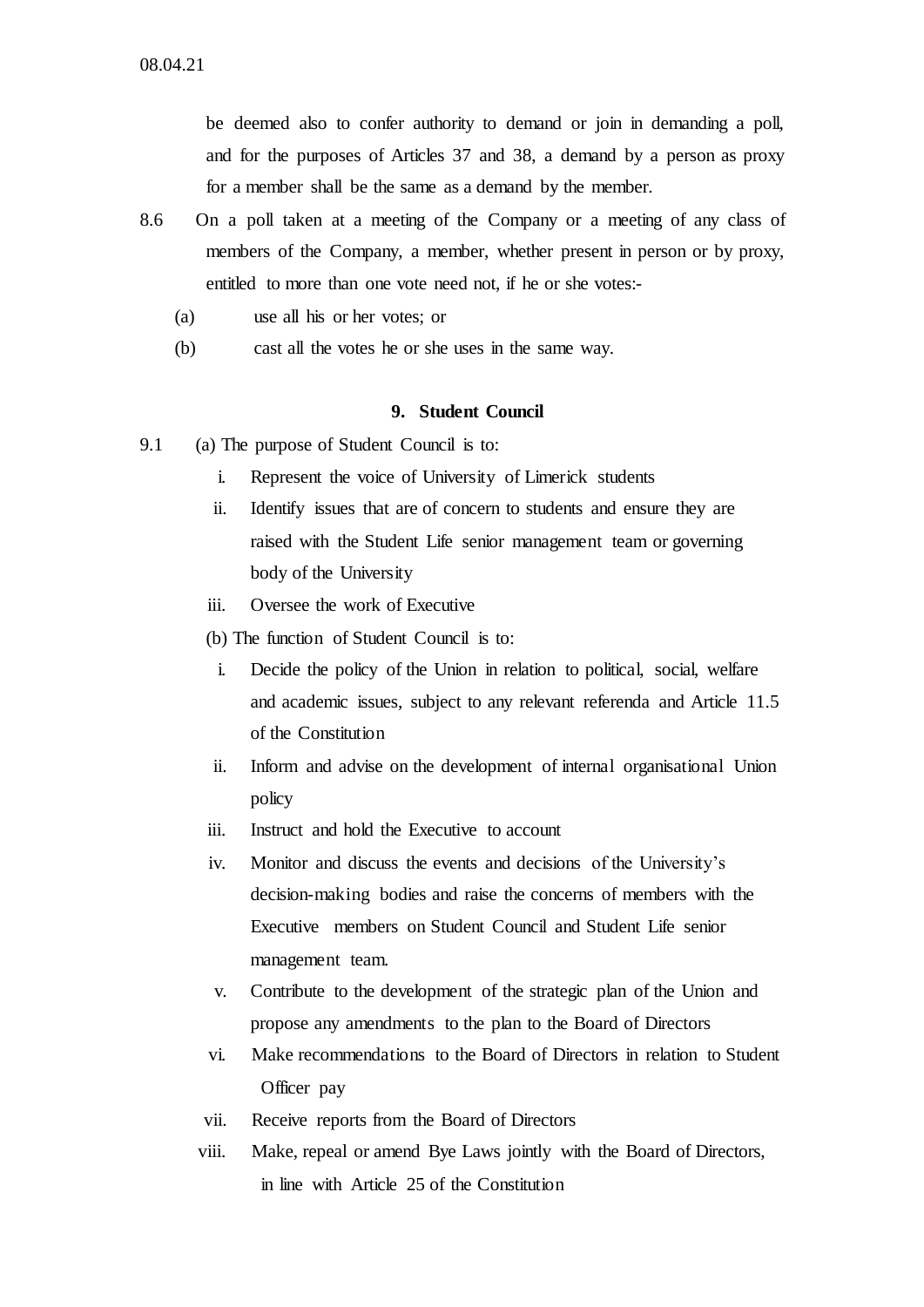- ix. Establish committees of Student Council as necessary, with the Executive Oversight Committee as a standing committee.
- 9.2 The composition and proceedings of the Student Council shall be set out in the Bye-Laws.

### **10. Executive Committee**

- 10.1 (a) The Executive Committee's responsibility shall not include duties of the board of directors set out in Article 11 but shall include representation and campaigning work and the implementation of Union policy save in so far as these responsibilities have not been delegated to another committee.
	- (b) The function of Executive is to:
	- i. Carry out the decisions made by students through referenda, Student Council, Clubs and Societies Council where relevant, and act in accordance with the Bye Laws and any relevant legislation.
	- ii. Act in the absence of Student Council at times outside of the academic year.
	- iii. Act as a channel of communication between students, the University management and governing body and any other organisations
	- iv. Establish working groups, where relevant, and receive any reports from sub committees
	- v. Liaise with and provide relevant updates to the Students Forum and any other forum for students
	- vi. Initiate policy and present it to Student Council for discussion and final approval by the Board of Directors
	- vii. Fulfil the specific responsibilities for each office in the job descriptions outlined in the Bye Laws.
- 10.2 The proceedings and meetings of the Executive Committee shall be in accordance with the Bye Laws

# **11. The Board of Directors**

11.1 Any purported appointment of a Director without that Director's consent shall be void.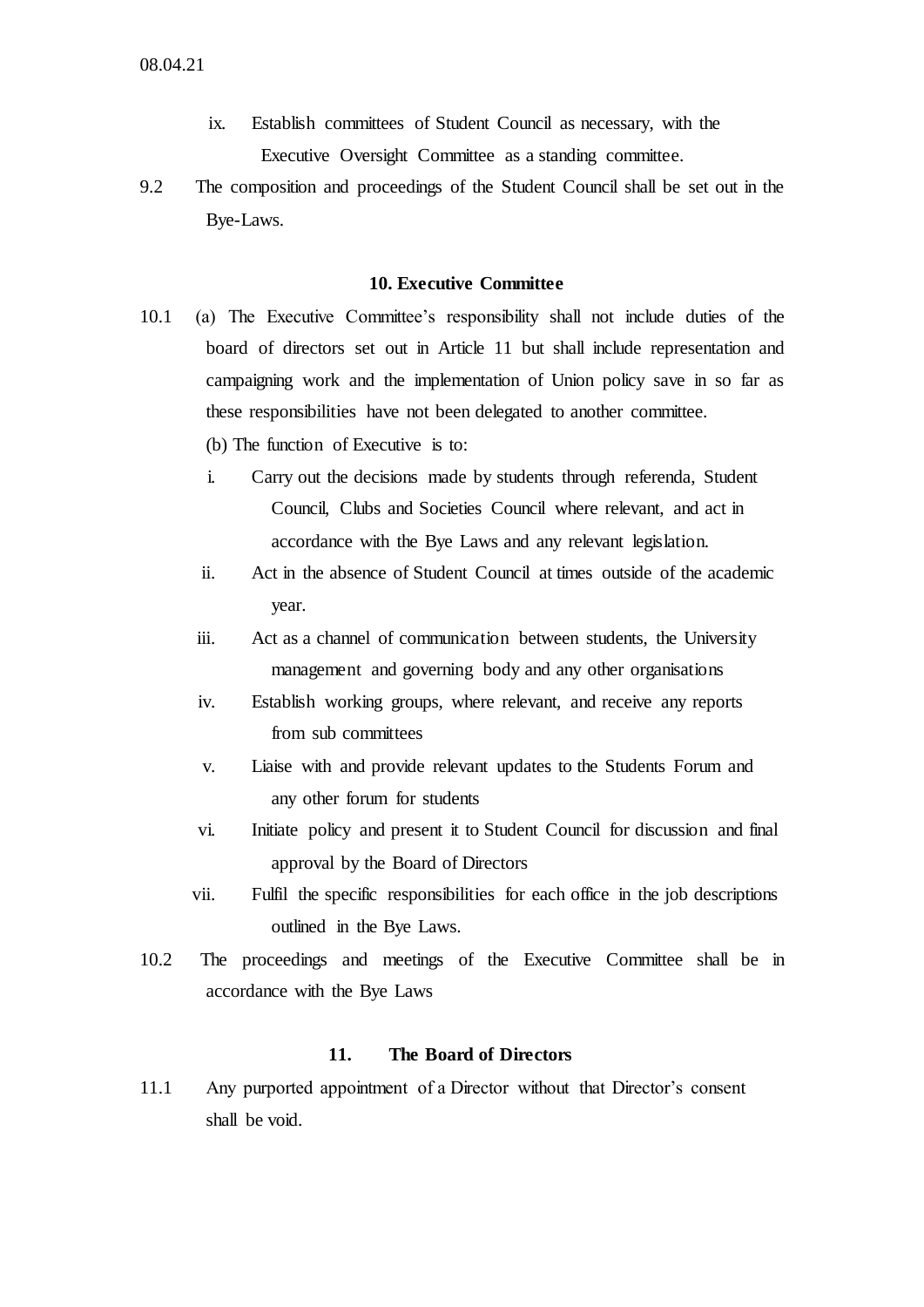- 11.2 The first Directors of the Company were appointed in accordance with Section 144(2) of the Act. Thereafter the Directors of the Company shall be appointed in accordance with these Articles.
- 11.3 The board of directors shall comprise of the following
	- 11.3.1 Four Sabbatical Officers as elected from time to time in accordance with the Election Bye Laws
	- 11.3.2 The Chair of the Student Council as appointed from time to time in accordance with the Bye Laws
	- 11.3.3 The Faculty Officer as appointed from time to time in accordance with the Bye Laws
	- 11.3.4 Four external directors to be appointed in accordance with the Bye Laws
	- 11.4 The role of the Board of Directors shall be to:
	- 11.4.1 Ensure that the Union finances operate efficiently and effectively
	- 11.4.2 Act prudently to protect the assets and property of the Union
	- 11.4.3 Approve the Union budget in consultation with the Student Council and to ensure that financial reports are made available to Student Council on request
	- 11.4.4 Approve the Union's annual report detailing the activities of the Union, the Union finances, including any donations made to external organisations, and any other information required under the Companies Act.
	- 11.4.5 Submit the Union budget, annual report, audited accounts and any other information annually to the UL Finance Department as it is a prerequisite of the University's Governing Authority before funding will be transferred. The Board of Directors must also ensure full participation in audits carried out by the University's Governing Authority Audit Committee
	- 11.4.6 To ensure the Union acts as a responsible employer
	- 11.4.7 Monitor the performance of the General Manager
	- 11.4.8 Monitor and evaluate the progress of the Union Strategic Plan and create the Strategic Planning Framework
	- 11.4.9 Create the Strategic Planning Framework and monitor and evaluate the progress of the Union Strategic Plan, which agrees the direction and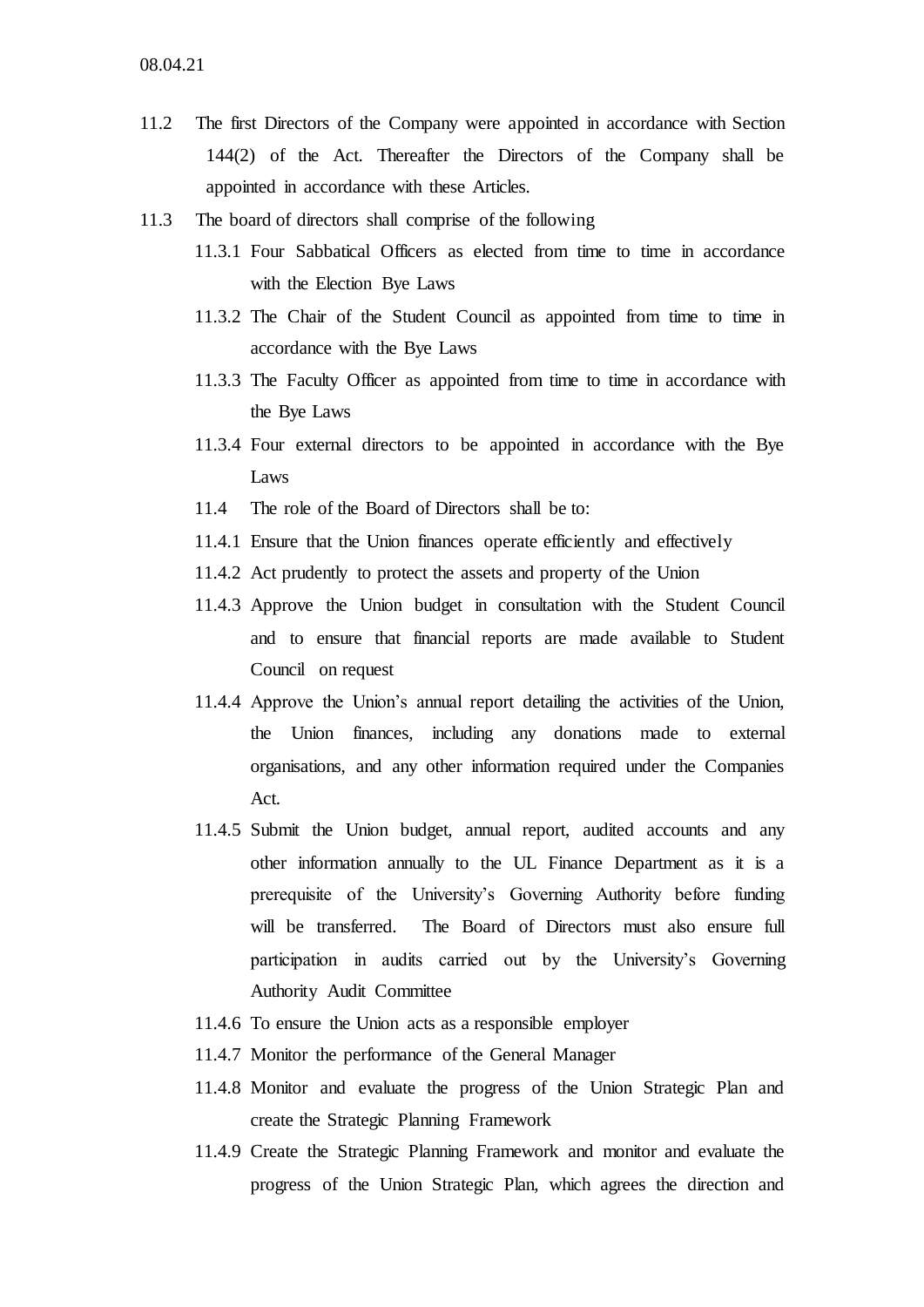priorities of the work of the Union but does not constrain the priorities of Executive or the Student Officers.

- 11.4.10Review the risks to which the Union is subject; take action to mitigate these risks and ensure sound risk management.
- 11.4.11Initiate a review of the Constitution and Bye Laws every five years.
- 11.5 The Board of Directors may override any decision or Policy made by Referenda or the Student Council which the Directors consider (in their absolute discretion):
	- 11.5.1 has or may have any financial implications for the Union;
	- 11.5.2 is or may be in breach of, contrary to or otherwise inconsistent with any legal requirements (including ultra vires);
	- 11.5.3 is not or may not be in the best interests of the Union or all or any of its objects; or
	- 11.5.4 will or may otherwise affect the discharge of any or all of the responsibilities of the Board of Directors

### **12. Proceedings of Directors**

- 12.1 The chairperson shall be elected by the Board from amongst the External Directors.
- 12.2 The Quorum for a meeting of the Board of Directors shall be five directors of whom two shall be external directors appointed under Article 11.3.4 and three shall be student directors appointed pursuant to Article 11.3.1-11.3.3
- 12.3 The Directors may meet together for the dispatch of business, adjourn and otherwise regulate their meetings as they think fit. Questions arising at any meeting shall be decided in accordance with the Bye Laws
- 12.4 A Director may, and on the request of a Director the Secretary shall, at any time, summon a meeting of the Directors by notice served upon the several Directors.
- 12.5 The Chairperson shall be entitled to preside at all meetings of the Directors at which he/she shall be present but if there be no such chairperson for the time being or if at any meeting the chairperson be not present within five minutes after the time appointed for holding the meeting the Directors present shall choose one of their number to be chairperson of the meeting.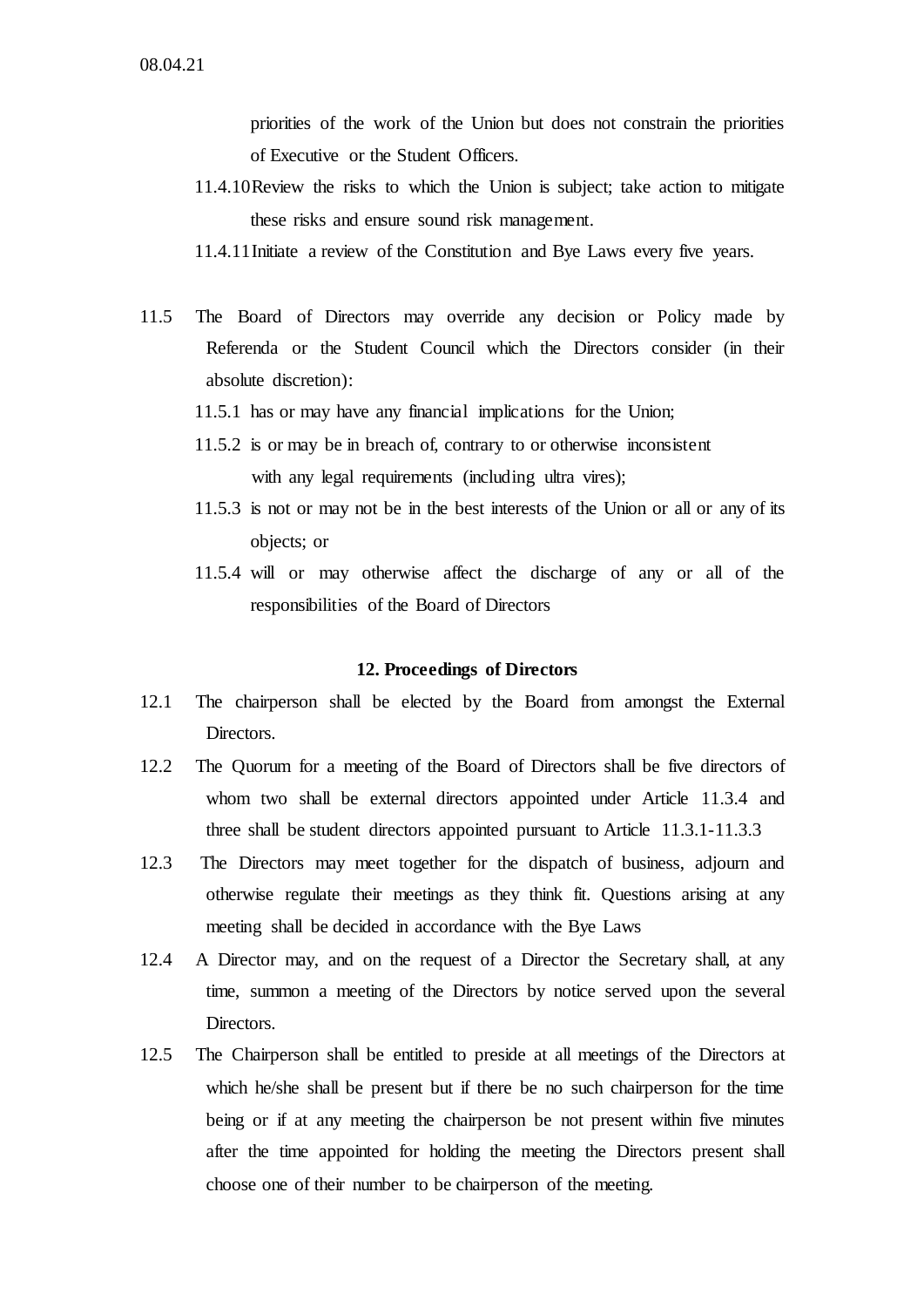- 12.6 The Directors may delegate any of their powers to committees consisting of such persons (whether or not Directors of the Union) as the Directors think fit. Any committee so formed shall conform to any regulations imposed on it by the Directors and shall be subject at all times to the control of the Directors. The meetings and proceedings of any such committee shall be governed by the provisions of these articles for regulating the meetings and proceedings of the Directors so far as applicable and so far as the same shall not be superseded by any regulations made by the Directors as aforesaid.
- 12.7 All acts bona finde done by any meeting of the Directors or of any committee set up by the Directors, or by any person acting as a Director of any committee, shall notwithstanding it be afterwards discovered that there was some defect in the appointment or continuance in office of any such member or person acting as aforesaid, or that they or any of them were disqualified, be as valid as if every such person had been duly appointed to be a member of the Directors or of the committee.
- 12.8 A resolution in writing signed by all the voting members for the time being of the Board of Directors or of any committee set up by the Directors who are duly entitled to receive notice of a meeting of the Board of Directors or of such committee shall be valid and effectual as if it had been passed at a meeting of the Directors or of such committee respectively duly convened.

### **13. Rotation of Directors**

- 13.1 At the time of the adoptions of these Regulations, those Directors in office at the time of the adoption of these Regulations shall remain as Directors of the Company ("the Existing Directors"). The Existing external Directors shall remain in office for a period of three years from the date of the adoption of these Articles or until they cease to be a Director of the Company in accordance with Article 14.
- 13.2 The term of office of an external Director shall be for a period of three (3) years and a Director may be reappointed for two further consecutive terms of three (3) years. No person shall be entitled to be appointed as an external Director for more than nine (9) years in succession.
- 13.3 Notwithstanding the provisions of Articles 13.1 and 13.2, in exceptional circumstances, an external Director may remain on the Board for one further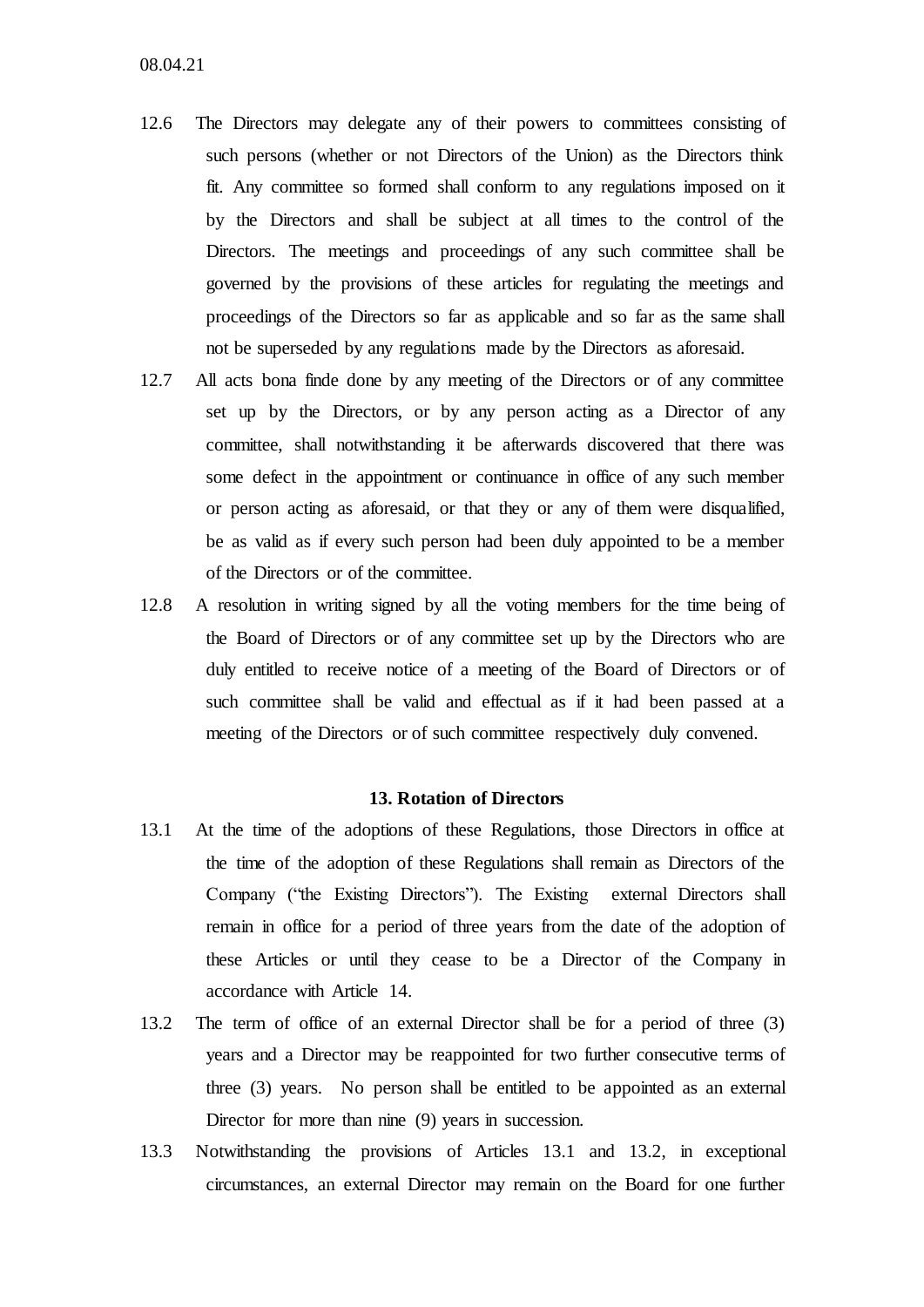year if the Board of Directors determines that his/her skills and expertise are required.

# **14. Removal of Directors**

- 14.1 The Union may by ordinary resolution remove any Director before the expiration of his period of office.
- 14.2 The office of Director shall be vacated :
	- 14.2.1 If he becomes bankrupt or insolvent or compounds with his creditors.
	- 14.2.2 If he becomes restricted or disqualified pursuant to an Order made under the provisions of the Companies Act 2014.
	- 14.2.3 If he becomes incapable by reason of mental disorder, illness or injury of managing or administering his property and affairs or be found lunatic.
	- 14.2.4 If he is convicted of an indictable offence (other than an offence under the Road Traffic Act 1961, or any act amending same) unless the directors otherwise determine.
	- 14.2.5 If he fails to attend three consecutive board meetings without special leave from the Chairperson
	- 14.2.6 If he gives the directors one calendar month's notice in writing that he resigns his office.
- 14.3 Any Director who is also a student of the University who has been expelled from the University as a result of a breach of the University's Code of Conduct shall be deemed automatically resigned from office upon such expulsion coming into effect.
- 14.4 But any act done in good faith by a Director whose office is vacated as aforesaid shall be valid unless, prior to the doing of such act, written notice shall have been served upon the Directors or an entry shall have been made in the Director's Minute Book stating that such Director has ceased to be a Director of the Union.

## **15. The Secretary**

15.1 The Secretary shall be appointed by the Directors for such term and upon such conditions as they think fit; and any Secretary so appointed may be removed by them.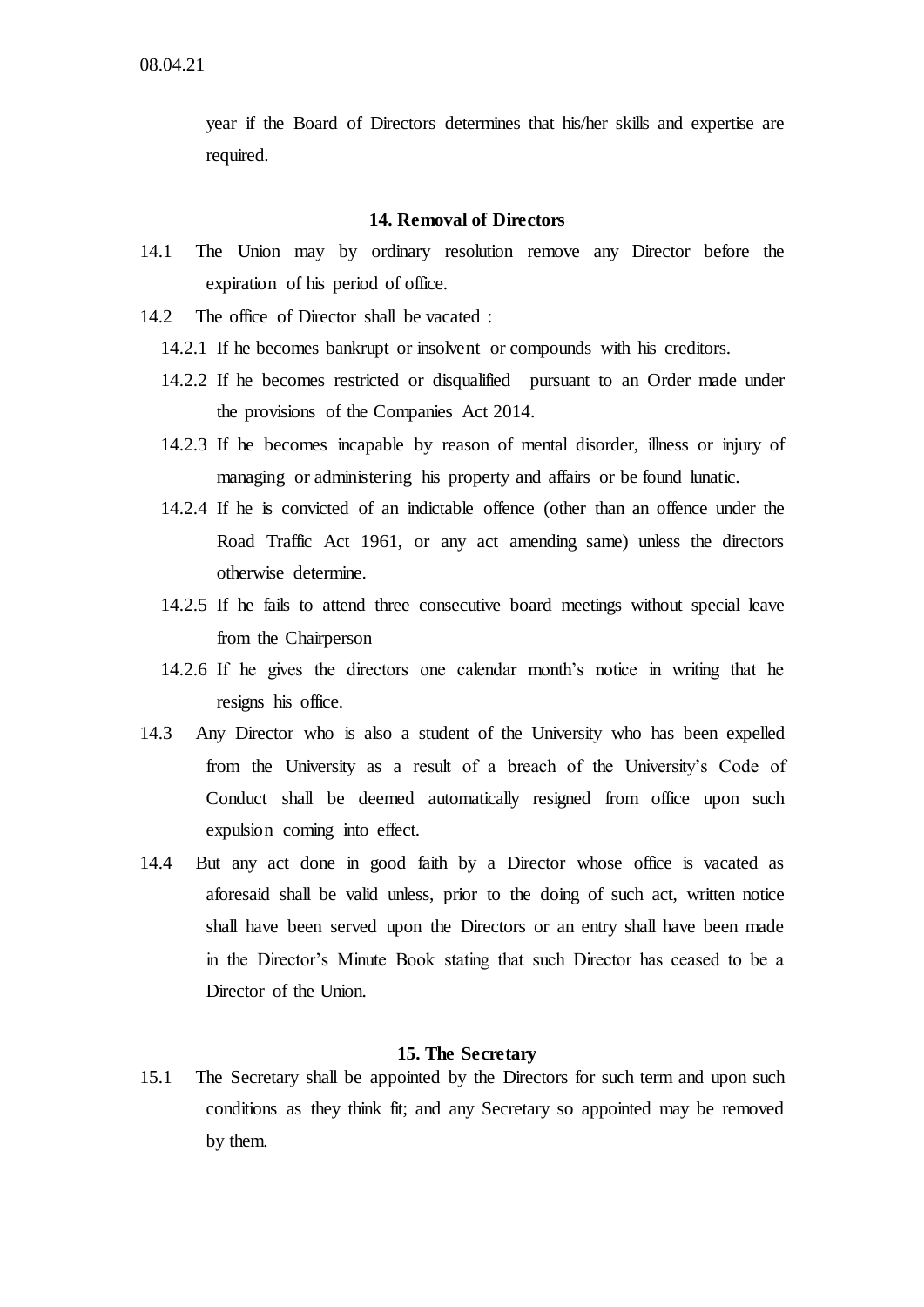15.2 A provision of the Act or these Articles requiring or authorising a thing to be done by or to a Director and the Secretary shall not be satisfied by its being done by or to the same person acting both as Director and as, or in place of, the Secretary.

### **16. The Seal**

16.1 The seal shall be used only by the authority of the Directors or of a committee of Directors authorised by the Directors in that behalf, and every instrument to which the seal shall be affixed shall be signed by a Director and shall be countersigned by the Secretary or by a second Director or by some other person appointed by the Director for that purpose.

# **17. Union Finance**

- 17.1 The Board of Directors, shall be empowered, in pursuit of its aims and objectives, to open bank accounts in the name of the Union, lend monies, invest monies, borrow monies, offer its material assets as security and do all other such things as are necessary for the prudent conduct of its financial affairs. The Board of Directors in exercising these rights shall be subject to no other restrictions except those contained in the finance regulations in force from time to time.
- 17.2 The Board of Directors shall supervise all Union finances and ensure that proper books of account are maintained and that these books shall be audited annually by a person qualified to undertake audited accounting.
- 17.3 A copy of the Union's budget and the audited accounts shall be given promptly to the finance department of the University each financial year and be made available to all students.
- 17.4 The organisation of the Union's finances and systems of control shall be contained the Finance Regulations in force from time to time.

### **18. Referendum**

18.1 The purpose of a referendum is to decide on Union policy in relation to political, social, welfare or academic issues and any projects impacting on the student experience, provided it is not in conflict with the aims and objectives of the Union or Article 48 of the Constitution.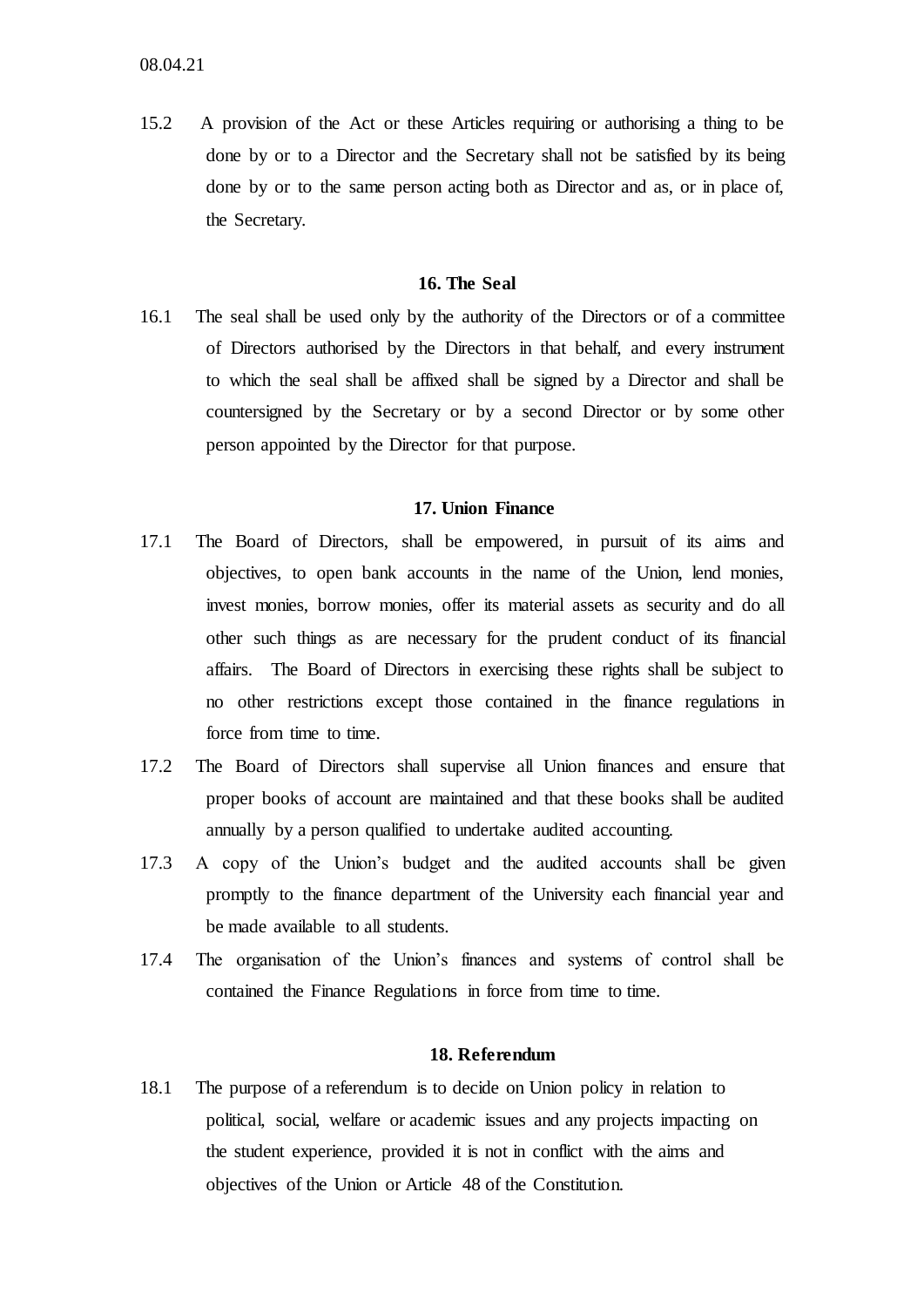- 18.2 Levies can only be introduced or extended if passed by referendum. The decision to affiliate to the Union of Students in Ireland must be passed by referendum.
- 18.3 A referendum will be called on any political, social, welfare or academic issue if
	- i. Student Council decides by a two thirds majority to call a referendum or
	- ii. A petition of at least 200 students calls for a referendum
- 18.4 Student Council is responsible for approving the terms of referendums on the recommendation of the Executive.
- 18.5 Referendums are run in accordance with the rules in the Bye Laws.
- 18.6 The result of a referendum will take priority over any existing Union policy on the same issue. If the referendum involves an amendment to the Bye Laws, the Bye Laws will be updated accordingly once the referendum is passed.

### **19. Class Representatives and Class Representatives Forum**

19.1 Class Representatives shall be directly elected by students and a Class Representatives Forum created, as outlined in Bye Law: Representatives.

# **20. Electoral and Referenda Board**

20.1 There shall be an Electoral and Referenda Board as outlined in Bye Law: Elections.

# **21. Clubs and Societies**

- 21.1 The Union shall facilitate the establishment of clubs and societies. For a club or society to be recognised by the Union, the club or society must satisfy the conditions set out in the Clubs and Societies Rulebook.
- 21.2 The relationships between the Union, clubs and societies, Clubs and Societies Council and Clubs and Societies Executive are set down in Bye Law: Clubs and Societies.

#### **22. Postgraduate Representative and the Postgraduate Students' Union**

22.1 The Union recognises the Postgraduate Students' Union (formerly known as the Postgraduate Students' Association), hereafter known as the PSU, as the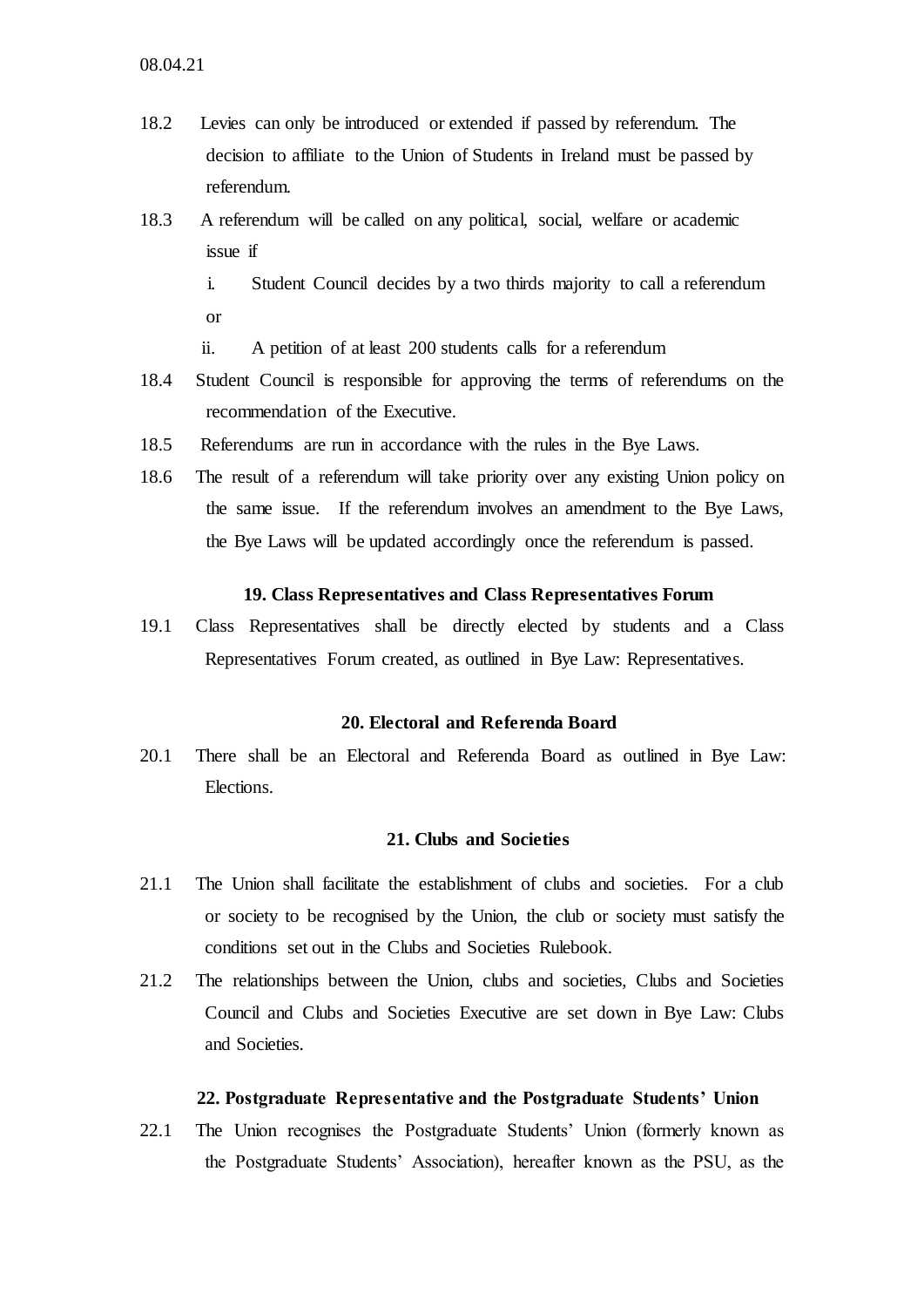representative body for all postgraduate students in the University on all postgraduate issues and the common aims of representation shared between the Union and the PSU.

- 22.2 The PSU is fully autonomous and is governed by the Postgraduate Student's Union Constitution.
- 22.3 There should be a PSU Executive Nominee on the Executive Committee. A representative of the Union shall be a member of the PSUs' Executive or equivalent.
- 22.4 The Memorandum of Understanding is in place between the Postgraduate Students' Union and the Union. This memorandum describes the working relationship and financial agreement between the PSU and the Union. Any amendments to the memorandum of understanding have to be approved by Student Council.

# **23. Students Forum**

- 23.1 The purpose of the Students Forum is to provide opportunities for students to raise issues of concern, have input into the formation of Union policy and to receive information about the running of the Union.
- 23.2 The function of the Students Forum is to:
	- i. Identify issues of concern to students
	- ii. Discuss policy proposals to be put to Student Council
	- iii. Discuss proposed policies from Student Council
	- iv. Receive updates from full-time Student Officers
	- v. Receive updates from Executive Committee
	- vi. Receive updates on the Union's Strategic plan
	- vii. Receive updates on the finances of the Union
- 23.3 The Students Forum is conducted according to the rules in the Bye Laws

### **24. Minutes**

24.1 At all board meetings and general meetings of the Company minutes shall be taken which shall be circulated and any necessary corrections made, at the next appropriate meeting.

# **25. Bye Laws**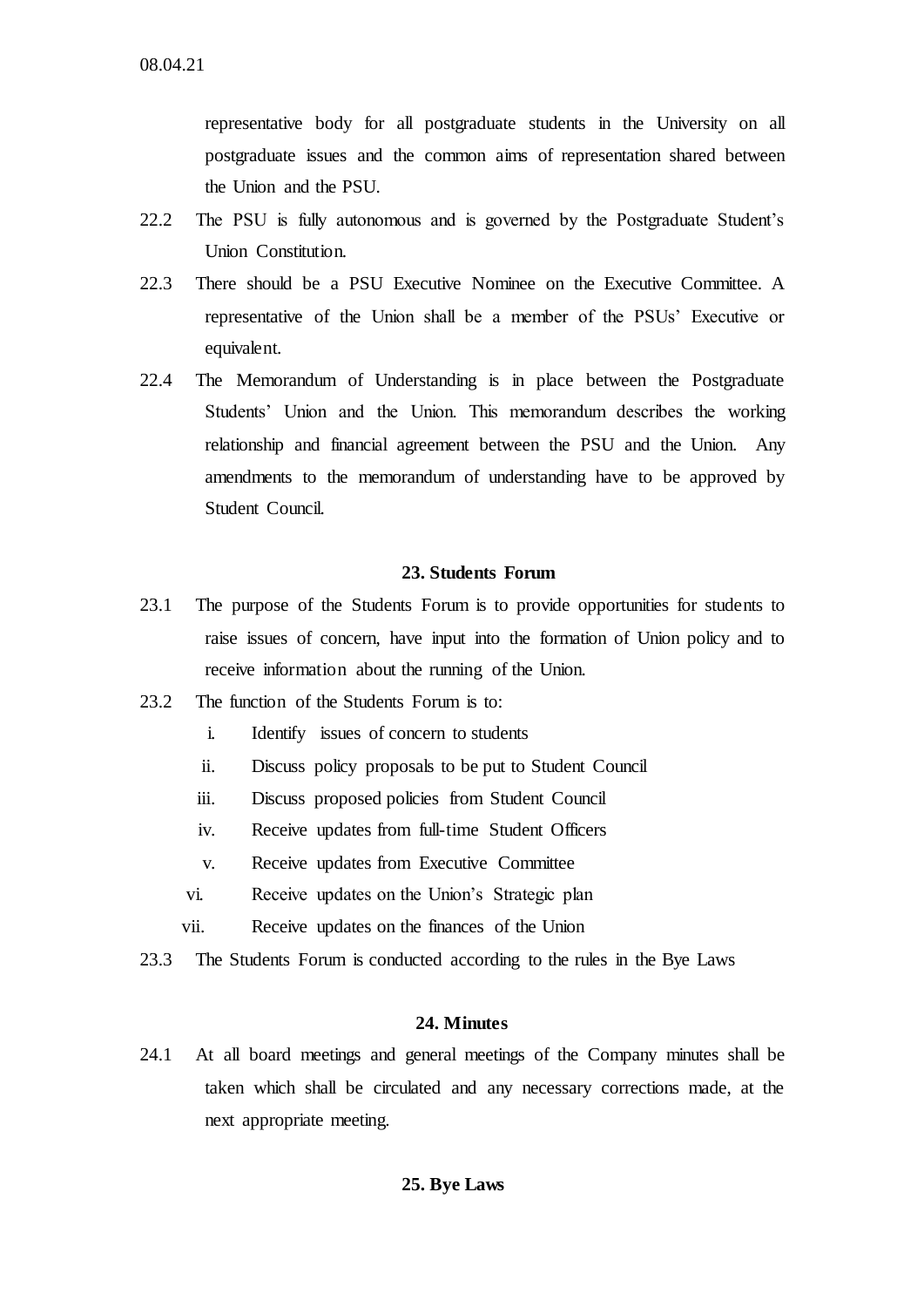25.1 The Board of Directors and the Student Council shall have the power from time to time to jointly make, repeal or amend Bye Laws as to the management of the Union and its working practices provided that such Bye Laws shall not be inconsistent with these articles.

### **26. Amendments to this Constitution**

26.1 Amendments to this Constitution shall be by special resolution in accordance with the provisions of the Act

### **27. Indemnity**

27.1 Every Director and person approved to make decisions of behalf of the Union shall be entitled to be indemnified out of the assets of the Union against all losses or liability which she/he may incur in or about the execution of his or her office or otherwise in relation thereto; and no officer, appointee or member of staff shall be liable for any loss, damage or misfortune which may happen to or be incurred by the Union in the execution of the duties of his or her office or in relation thereto; provided that nothing in this clause shall affect their liability for the consequences of any negligent or unlawful act on their part.

We, the several persons whose names and addresses are subscribed, wish to be formed into a Union in pursuance of this constitution.

| Name, Address and Description of Subscribers |  |  |  |  |  |
|----------------------------------------------|--|--|--|--|--|
| 1.                                           |  |  |  |  |  |
| 2.                                           |  |  |  |  |  |
| 3.                                           |  |  |  |  |  |
| $\mathbf{4}$ .                               |  |  |  |  |  |
| 5.                                           |  |  |  |  |  |
| 6.                                           |  |  |  |  |  |
| 7.                                           |  |  |  |  |  |
| 8.                                           |  |  |  |  |  |
| 9.                                           |  |  |  |  |  |